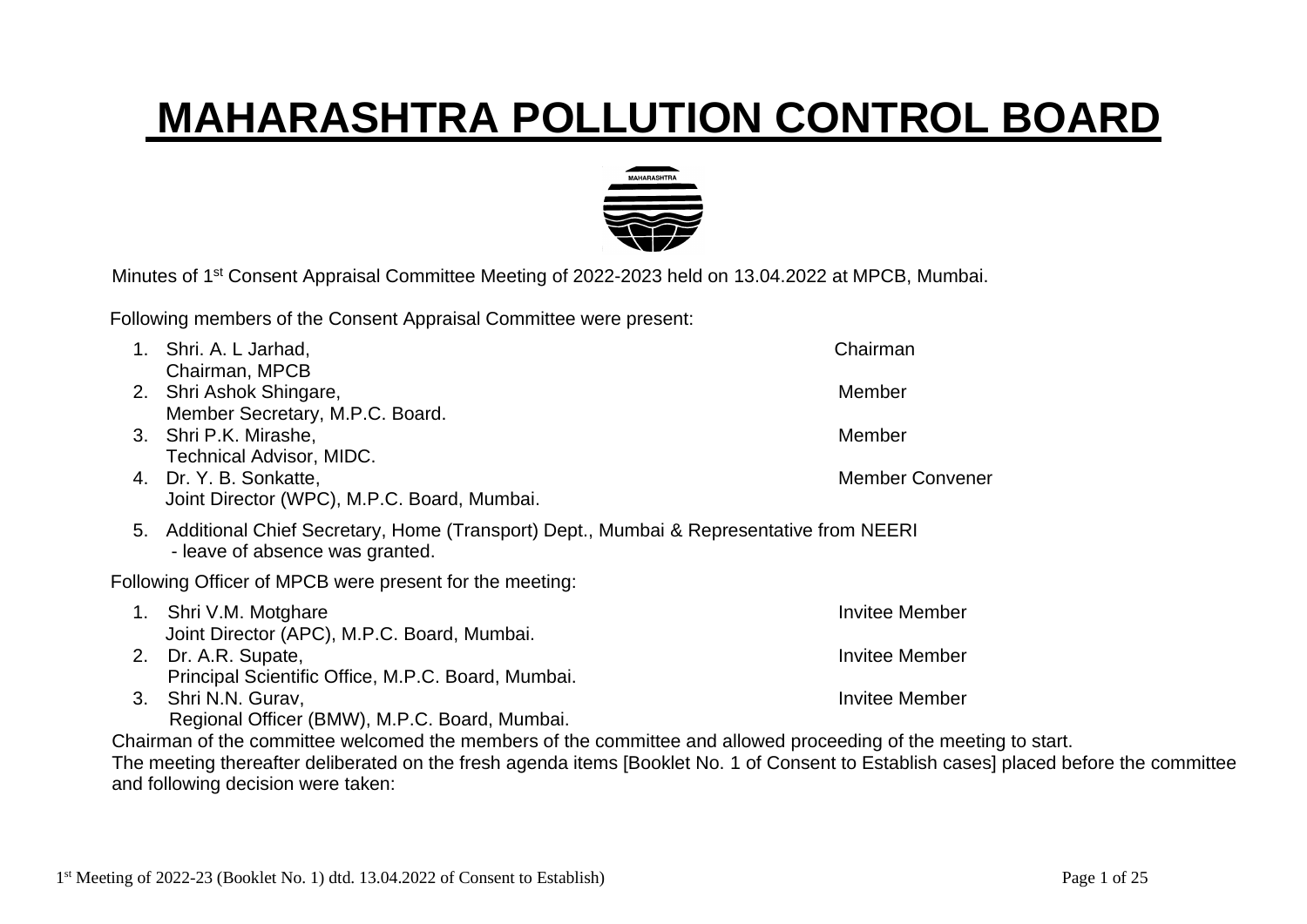| Sr.<br>No.  | <b>Application</b><br><b>Unique</b>    | <b>Industry name</b><br>and Address                                                                      | <b>Decision on</b><br>grant of consent                                              | <b>Consent granted</b><br>Up to                                        | <b>Remarks / Discussion</b>                                                                                                                                                                                                                                                                                                                                                                                                                                                                                                                                                                                                                                                                                                                                                                                                                                                                                 |
|-------------|----------------------------------------|----------------------------------------------------------------------------------------------------------|-------------------------------------------------------------------------------------|------------------------------------------------------------------------|-------------------------------------------------------------------------------------------------------------------------------------------------------------------------------------------------------------------------------------------------------------------------------------------------------------------------------------------------------------------------------------------------------------------------------------------------------------------------------------------------------------------------------------------------------------------------------------------------------------------------------------------------------------------------------------------------------------------------------------------------------------------------------------------------------------------------------------------------------------------------------------------------------------|
|             | <b>Number</b><br><b>Booklet No. 1</b>  |                                                                                                          |                                                                                     |                                                                        |                                                                                                                                                                                                                                                                                                                                                                                                                                                                                                                                                                                                                                                                                                                                                                                                                                                                                                             |
| $\mathbf 1$ | MPCB-<br><b>CONSENT-</b><br>0000112868 | <b>Cummins India</b><br>Limited<br>3 to 7, 37, 38, 41, 42<br>& 43 Dahanukar<br>Colony, Kothrud<br>Haveli | <b>APPROVED</b><br>Establish for<br>expansion                                       | Commissioning of<br>the project or 5<br>years whichever is<br>earlier  | Committee noted that, PP has applied for applied for<br>consent to establish for expansion for additional new<br>product as 1) Manufacturing of electrical and electronics<br>equipment for rolling stock applications and related<br>components- 400 Units/Year, 2) Generator Set- 700<br>Units/Year for Indian Railways.<br>Committee also noted that, Hon'ble NGT has disposed of<br>Original Application No. 52/2020 (WZ) as the matter has<br>been rectified. Committee further noted that, PP has<br>achieved Zero Liquid Discharge.<br>After due deliberation, it was decided to consider the<br>case for grant of Consent to Establish, by imposing<br>following conditions:<br>1. PP shall recycle the entire treated effluent/sewage<br>into the process for various purposes to achieve<br>ZLD.<br>2. PP shall submit Bank Guarantee of Rs. 25 Lakh<br>towards compliance of Consent Conditions. |
| 2           | MPCB-<br><b>CONSENT-</b><br>0000114604 | Municipal<br>Corporation of<br>Greater Mumbai<br>Deonar, Kurla, Tal<br>& Dist-Mumbai                     | <b>APPROVED</b><br>Consent to<br><b>Establish for</b><br>Waste to Energy<br>Project | Commissioning of<br>the project or 5<br>years whichever is<br>earlier. | The case is already discussed and approved in earlier CAC<br>meeting held on 25.02.2022.                                                                                                                                                                                                                                                                                                                                                                                                                                                                                                                                                                                                                                                                                                                                                                                                                    |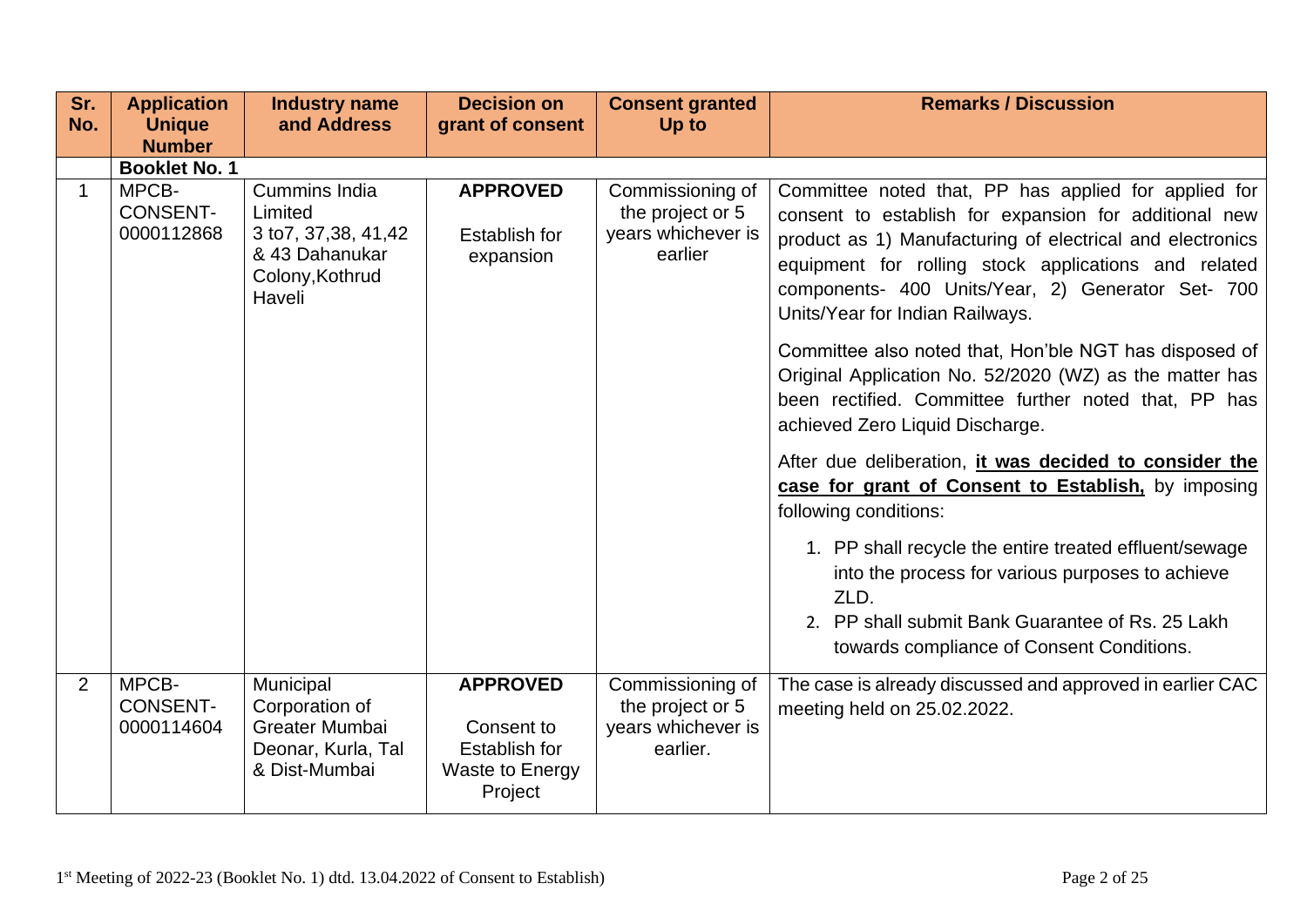| Sr. | <b>Application</b>                     | <b>Industry name</b>                                                                                           | <b>Decision on</b>                         | <b>Consent granted</b>                                                 | <b>Remarks / Discussion</b>                                                                                                                                                                                                                                                                                                                                                                                                                                                                                                                                                                                                                                                                                                                                                                                                                                                                                                                                                                                                                          |
|-----|----------------------------------------|----------------------------------------------------------------------------------------------------------------|--------------------------------------------|------------------------------------------------------------------------|------------------------------------------------------------------------------------------------------------------------------------------------------------------------------------------------------------------------------------------------------------------------------------------------------------------------------------------------------------------------------------------------------------------------------------------------------------------------------------------------------------------------------------------------------------------------------------------------------------------------------------------------------------------------------------------------------------------------------------------------------------------------------------------------------------------------------------------------------------------------------------------------------------------------------------------------------------------------------------------------------------------------------------------------------|
| No. | <b>Unique</b><br><b>Number</b>         | and Address                                                                                                    | grant of consent                           | Up to                                                                  |                                                                                                                                                                                                                                                                                                                                                                                                                                                                                                                                                                                                                                                                                                                                                                                                                                                                                                                                                                                                                                                      |
| 3   | MPCB-<br><b>CONSENT-</b><br>0000117132 | Bajaj Auto Ltd<br>--- Phase I, E-<br>2, Chakan Industrial<br>Area, Nighoje, Taluk<br>a-Khed, Dist-Pune<br>Khed | <b>APPROVED</b><br>Consent to<br>Establish | Commissioning of<br>the project or 5<br>years whichever is<br>earlier. | Committee noted that, PP has Applied for Consent to<br>Establish for mfg of Motorized Two Wheelers & Engines for<br>Two Wheelers.<br>Committee also noted that, Board has issued show cause<br>notice for submission additional information which was<br>submitted by PP.<br>Committee also noted that PP has proposed ETP<br>comprising of primary, secondary, tertiary followed by<br>Reverse Osmosis, Waste Heat Evaporator & ATFD and<br>treated effluent proposed to recycle in the process to<br>achieve ZLD. Also, proposed STP for treatment of<br>domestic wastewater.<br>Committee further noted that, PP has proposed necessary<br>air pollution control system and proposed to dispose HW<br>as per the provisions of Rule.<br>After due deliberation, it was decided to grant Consent<br>to Establish, by imposing following conditions:<br>1. PP shall provide comprehensive treatment systems<br>and achieve the consented norms.<br>2. PP shall submit the Bank Guarantee of Rs. 25 Lakh<br>towards compliance of consent conditions |
| 4   | MPCB-                                  | Dighi Oil Storage                                                                                              | <b>APPROVED</b>                            | Commissioning of                                                       | Committee noted that, PP has applied for Revalidation of                                                                                                                                                                                                                                                                                                                                                                                                                                                                                                                                                                                                                                                                                                                                                                                                                                                                                                                                                                                             |
|     | <b>CONSENT-</b>                        | <b>Private Limited</b>                                                                                         |                                            | unit or 5 years                                                        | Consent to Establish for Storage and handling of Class A,                                                                                                                                                                                                                                                                                                                                                                                                                                                                                                                                                                                                                                                                                                                                                                                                                                                                                                                                                                                            |
|     | 0000117823                             | Dighi Dighi Port<br>Shrivardhan                                                                                |                                            | whichever is<br>earlier                                                | B, & C chemicals, POL products, chemicals & non-<br>hazardous liquid like edible oil.                                                                                                                                                                                                                                                                                                                                                                                                                                                                                                                                                                                                                                                                                                                                                                                                                                                                                                                                                                |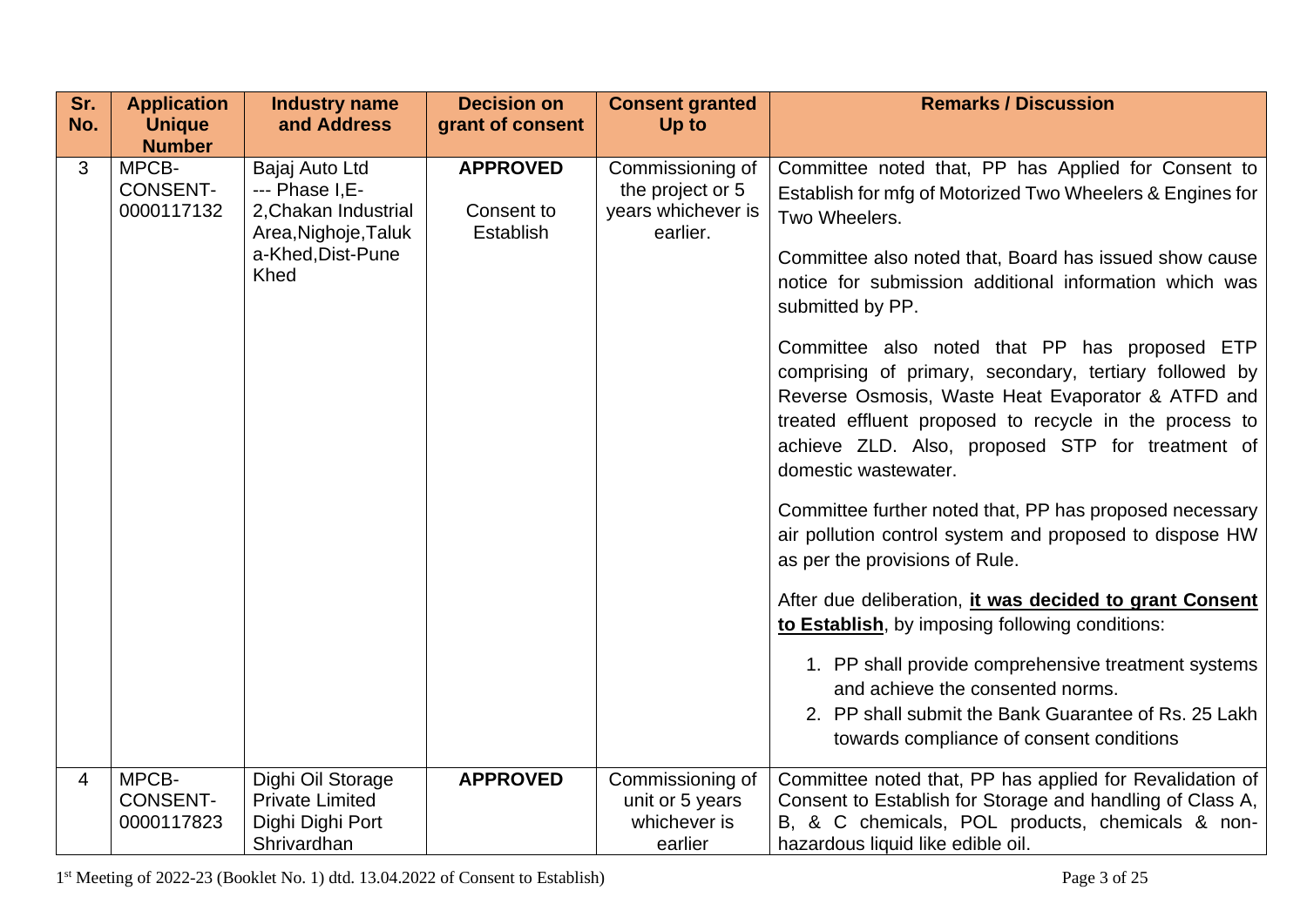| Sr.<br>No. | <b>Application</b><br><b>Unique</b>    | <b>Industry name</b><br>and Address                                                  | <b>Decision on</b><br>grant of consent                                        | <b>Consent granted</b><br>Up to | <b>Remarks / Discussion</b>                                                                                                                                                                                                                                                                                                                                                                                                                                                                                                                                                                                                                                                                                                                                                                                                                                                                                                |
|------------|----------------------------------------|--------------------------------------------------------------------------------------|-------------------------------------------------------------------------------|---------------------------------|----------------------------------------------------------------------------------------------------------------------------------------------------------------------------------------------------------------------------------------------------------------------------------------------------------------------------------------------------------------------------------------------------------------------------------------------------------------------------------------------------------------------------------------------------------------------------------------------------------------------------------------------------------------------------------------------------------------------------------------------------------------------------------------------------------------------------------------------------------------------------------------------------------------------------|
|            | <b>Number</b>                          |                                                                                      | Revalidation of<br>Consent to<br>Establish                                    |                                 | After due deliberation, it was decided to grant<br>Revalidation of Consent to Establish for Storage and<br>handling of Class A, B, & C chemicals, POL products,<br>chemicals & non-hazardous liquid like edible oil., by<br>imposing following conditions:<br>1. PP shall submit bank guarantee of Rs. 25 lakh<br>towards compliance of consent conditions &<br>operation of pollution control systems.<br>2. PP shall comply with MSIHC Rules 1989 amended<br>thereafter.                                                                                                                                                                                                                                                                                                                                                                                                                                                 |
| 5          | MPCB-<br><b>CONSENT-</b><br>0000116810 | <b>Asian Paints</b><br>Limited<br>Plot No. A1<br>Khandala MIDC,<br>Phase -1 Khandala | <b>APPROVED</b><br>Amendment in<br>Consent to<br>Operate under<br>product mix | 31.07.2025                      | Committee noted that, PP has applied for seeking<br>amendment in existing consent to operate under change in<br>product-mix without change in total production quantity.<br>Committee also noted that, the existing unit has valid<br>Consent and Environment Clearance. PP has obtained<br>NIPL certificate from empaneled Auditor. Technical<br>Committee has recommended the case under change in<br>product mix without increase in pollution load.<br>After due deliberation, it was decided to consider the<br>case for amendment in existing consent under product-<br>mix as per the provisions of EIA Notification 2006 as<br>amended on 02/3/2021 by imposing following conditions.<br>1. Industry shall segregate trade effluent into strong &<br>weak stream and provide separate treatment<br>system.<br>2. Industry shall comply with all the conditions<br>stipulated in Environmental Clearance and ensure |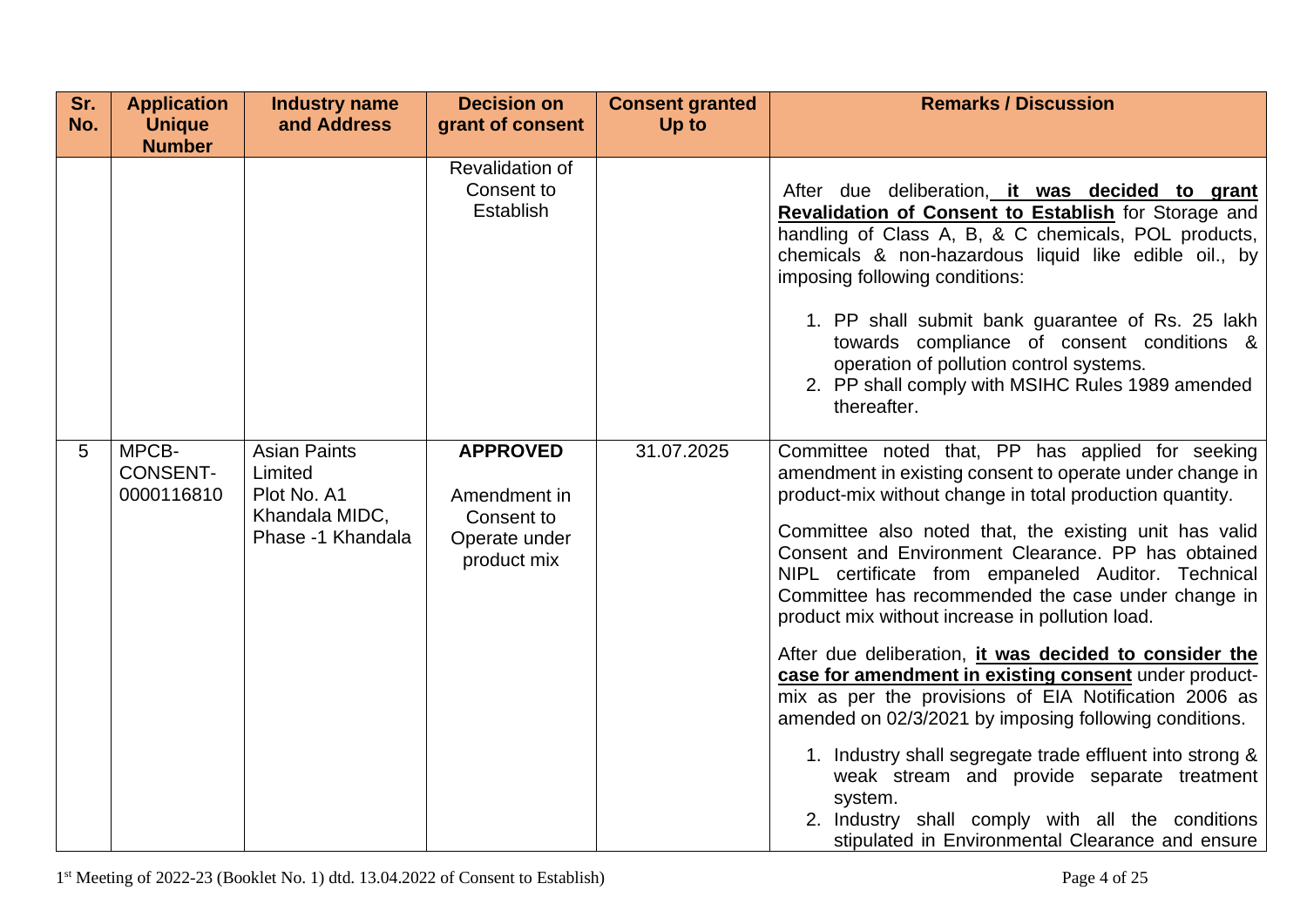| Sr.<br>No.     | <b>Application</b><br><b>Unique</b>    | <b>Industry name</b><br>and Address                                                                                                                                                                                                       | <b>Decision on</b><br>grant of consent        | <b>Consent granted</b><br>Up to                                | <b>Remarks / Discussion</b>                                                                                                                                                                                                                                                                                                                                                                                                                                                                                                                                               |
|----------------|----------------------------------------|-------------------------------------------------------------------------------------------------------------------------------------------------------------------------------------------------------------------------------------------|-----------------------------------------------|----------------------------------------------------------------|---------------------------------------------------------------------------------------------------------------------------------------------------------------------------------------------------------------------------------------------------------------------------------------------------------------------------------------------------------------------------------------------------------------------------------------------------------------------------------------------------------------------------------------------------------------------------|
|                | <b>Number</b>                          |                                                                                                                                                                                                                                           |                                               |                                                                | of<br>six-monthly<br>compliance<br>display/upload<br>monitoring report on their official website.<br>3. Industry should not manufacture any other product<br>for which permission is not granted by the MPCB.<br>4. Industry shall ensure connectivity of OCEMS data to<br>Board server.                                                                                                                                                                                                                                                                                  |
| 6              | MPCB-<br><b>CONSENT-</b><br>0000117177 | <b>ELANTAS Beck</b><br><b>India Limited</b><br>Gat No. 800/801/<br>803/804/805 & 12<br>Gat No. 800/801/<br>803/804/805 & 12,<br>Navlakh Umbre &<br><b>Badhalwadi</b><br>Villages, Tal.<br>Mawal, District –<br>Pune, Maharashtra<br>Mawal | <b>NOT APPROVED</b><br>Establish              |                                                                | Committee noted that, PP has applied for Consent to<br>Establish for mfg of various organic chemicals at Navlakh<br>Umbre & Badhalwadi Villages, Tal. Mawal, District - Pune<br>Committee also noted that, PP has submitted letter to Sub-<br>Regional Office in which reported that, they have cancelled<br>the proposed project at the above-mentioned site<br>After due deliberation, it was decided to dispose<br>of/refuse the consent to establish application as PP has<br>cancelled the proposed project.                                                         |
| $\overline{7}$ | MPCB-<br><b>CONSENT-</b><br>0000119597 | Hirschvogel<br>Components India<br>Pvt. Ltd.<br>Gat No. 898/3,<br>898/4, 906/6A<br>Sanaswadi Shirur                                                                                                                                       | <b>APPROVED</b><br>Establish for<br>Expansion | Commissioning of<br>unit or 5 years<br>whichever is<br>earlier | Committee noted that, PP has applied for Consent to<br>Establish for expansion activity within existing premises for<br>enhancement of production quantity of Forged & Machined<br>Parts by 5000 MT/A.<br>Committee also noted that, PP has proposed to<br>install/upgrade STP for treatment of domestic wastewater.<br>Also, proposed necessary air pollution control system and<br>proposed to dispose HW as per the provisions of Rule.<br>After due deliberation, it was decided to grant Consent<br>to Establish for expansion, by imposing following<br>conditions: |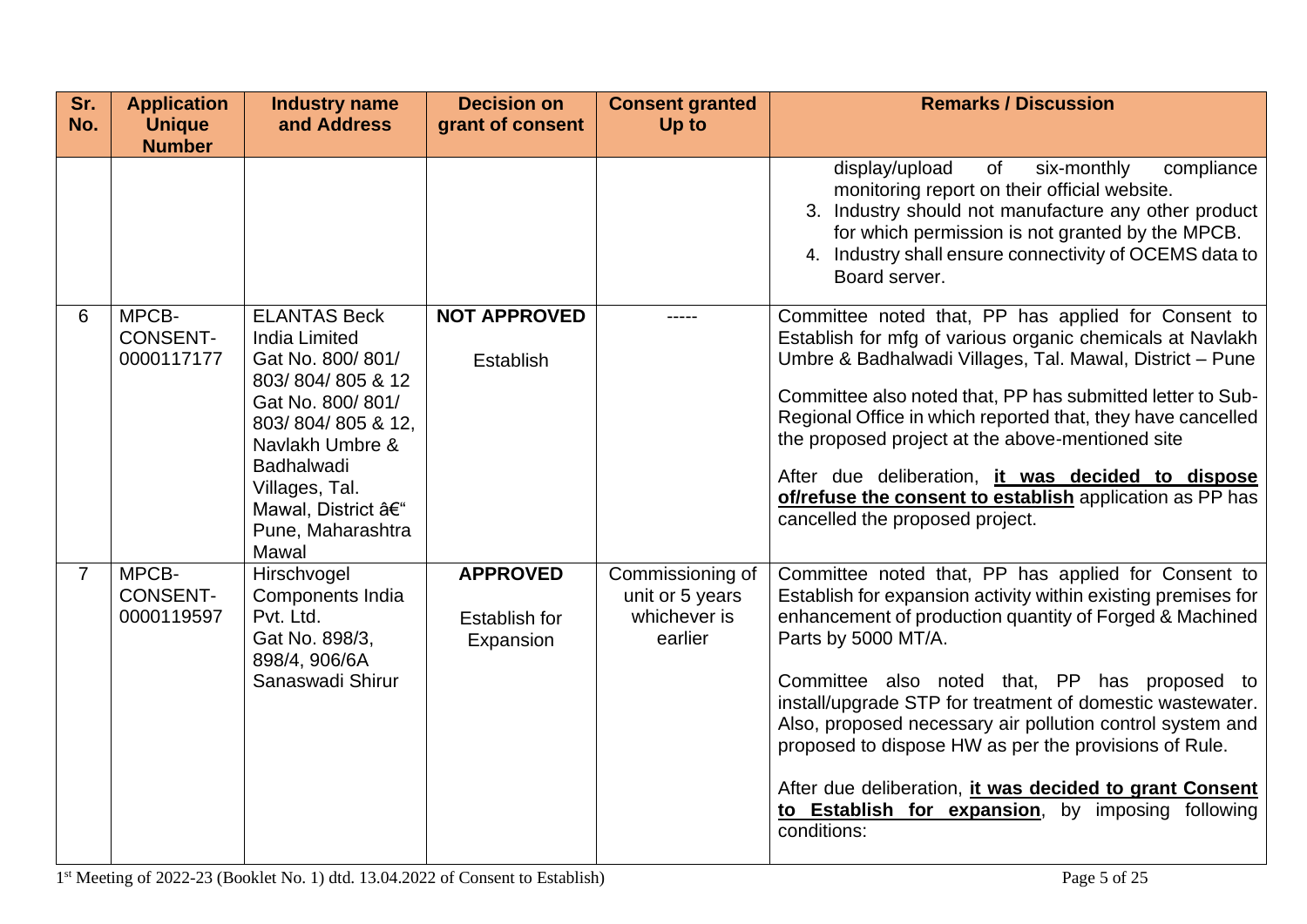| Sr.<br>No. | <b>Application</b><br><b>Unique</b><br><b>Number</b> | <b>Industry name</b><br>and Address                                            | <b>Decision on</b><br>grant of consent                                                                                     | <b>Consent granted</b><br>Up to                             | <b>Remarks / Discussion</b>                                                                                                                                                                                                                                                                                                                                                                                                                                                                                                                                                                                                                                                                                                                                                                                                                                                                                                                                                                                                                                                                                                                                                                        |
|------------|------------------------------------------------------|--------------------------------------------------------------------------------|----------------------------------------------------------------------------------------------------------------------------|-------------------------------------------------------------|----------------------------------------------------------------------------------------------------------------------------------------------------------------------------------------------------------------------------------------------------------------------------------------------------------------------------------------------------------------------------------------------------------------------------------------------------------------------------------------------------------------------------------------------------------------------------------------------------------------------------------------------------------------------------------------------------------------------------------------------------------------------------------------------------------------------------------------------------------------------------------------------------------------------------------------------------------------------------------------------------------------------------------------------------------------------------------------------------------------------------------------------------------------------------------------------------|
| 8          | MPCB-<br><b>CONSENT-</b><br>0000120765               | Murli Industries Ltd<br>Naranda Village,<br>Tal-Korpana, Dist -<br>Chandrapur. | <b>APPROVED</b><br>Consent to<br><b>Establish for</b><br>expansion for<br>installation of<br><b>WHRB and AFR</b><br>System | Commissioning of<br>unit or 5 years<br>whichever is earlier | 1. PP shall install Sewage Treatment Plant & recycle<br>the treated sewage entirely in the process for<br>various purposes.<br>2. PP shall install necessary air pollution control<br>system at all sources of emissions.<br>3. PP shall dispose the Hazardous Waste as per the<br>provisions of H&OW Rule by adopting online<br>manifest system.<br>4. PP shall submit Bank Guarantee of Rs. 25 Lakh<br>towards compliance of consent conditions.<br>Committee noted that PP has applied for consent to<br>establish for expansion for installation of WHR, Solid AFR<br>system and Liquid AFR system.<br>After due deliberation, <i>it was decided to grant Consent</i><br>to Establish for expansion by imposing following<br>conditions:<br>1. Industry shall comply with the SOP/Guidelines for<br>Pre-Processing and Co-Processing of Hazardous &<br>Non-Hazardous Wastes in Cement Plant as per<br>H&OW (M & TBM) Rules, 2016 & amended to date.<br>2. Industry shall submit the BG of Rs.25 Lakh towards<br>compliance of SOP/Guidelines for Preprocessing<br>and Co-Processing of Hazardous and Non-<br>Hazardous Wastes in Cement Plant and towards<br>compliance of consent conditions. |
|            |                                                      |                                                                                |                                                                                                                            |                                                             |                                                                                                                                                                                                                                                                                                                                                                                                                                                                                                                                                                                                                                                                                                                                                                                                                                                                                                                                                                                                                                                                                                                                                                                                    |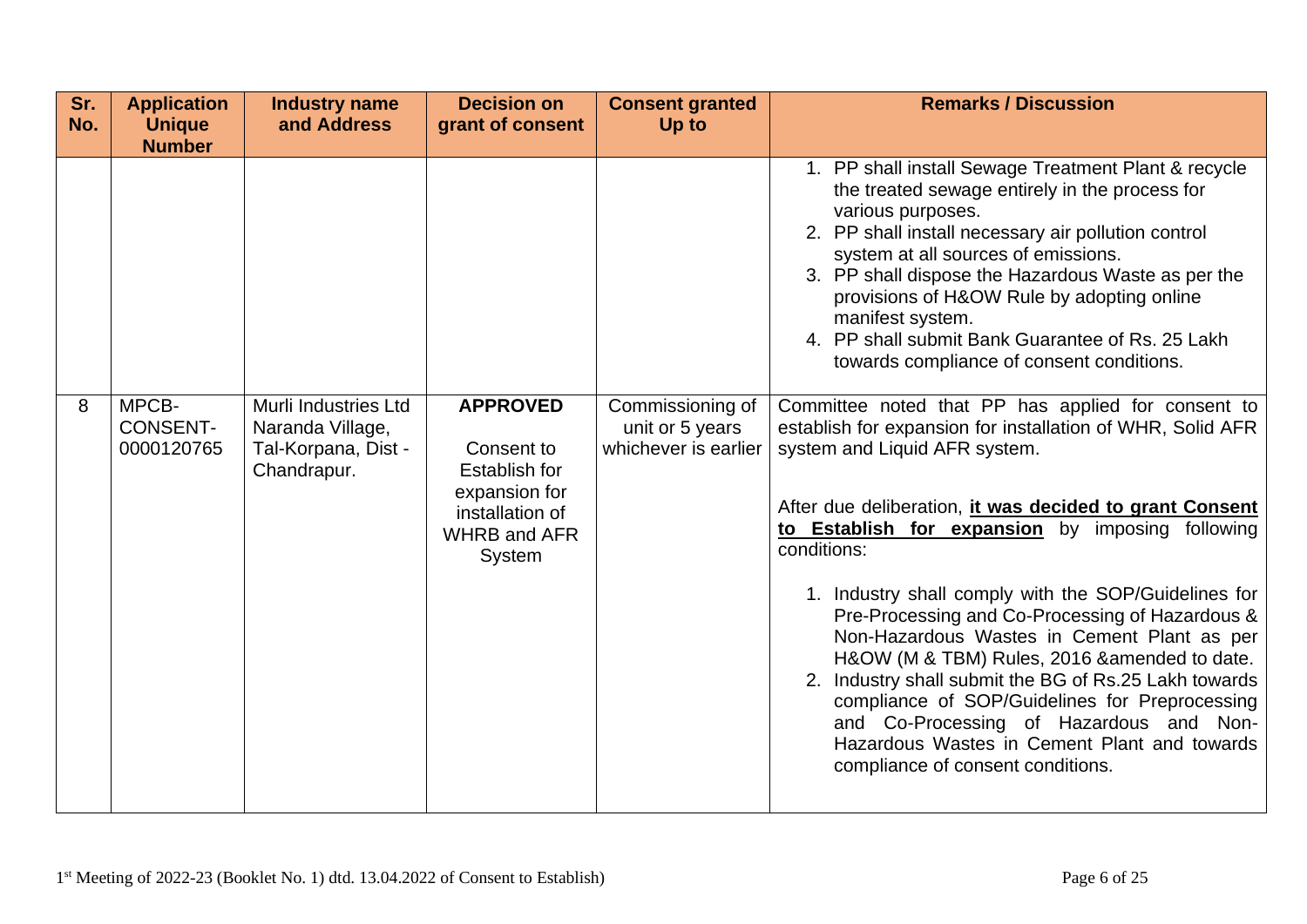| Sr.<br>No. | <b>Application</b><br><b>Unique</b><br><b>Number</b> | <b>Industry name</b><br>and Address                                                                                                                                                                                                                                                                      | <b>Decision on</b><br>grant of consent                      | <b>Consent granted</b><br>Up to                                | <b>Remarks / Discussion</b>                                                                                                                                                                                                                                                                                                                                                                                                                                                                                                                                                                                                                                      |
|------------|------------------------------------------------------|----------------------------------------------------------------------------------------------------------------------------------------------------------------------------------------------------------------------------------------------------------------------------------------------------------|-------------------------------------------------------------|----------------------------------------------------------------|------------------------------------------------------------------------------------------------------------------------------------------------------------------------------------------------------------------------------------------------------------------------------------------------------------------------------------------------------------------------------------------------------------------------------------------------------------------------------------------------------------------------------------------------------------------------------------------------------------------------------------------------------------------|
| 9          | MPCB-<br><b>CONSENT-</b><br>0000120713               | M/s. Godavari<br><b>Biorefineries Ltd.</b><br>159-165,180/1,<br>180/2, 181/1,<br>181/2, 187/1, 187/2<br>Sakarwadi, Taluka -<br>Kopargaon, District<br>– Ahmednagar<br>– 413708 [159-<br>165,180/1, 180/2,<br>181/1, 181/2,<br>187/1, 187/2, 188,<br>189, 199, 158, 167-<br>178, 511, 139/2]<br>Kopergaon | Consent to<br>Establish<br>(Expansion)                      | -----                                                          | The case was earlier discussed in CAC meeting held on<br>25/2/2022 & 09/3/2022                                                                                                                                                                                                                                                                                                                                                                                                                                                                                                                                                                                   |
| 10         | MPCB-<br><b>CONSENT-</b><br>0000121119               | Asahi India Glass<br>Ltd., Plot No. T-7<br>MIDC Taloja, Tal.<br>Panvel, Dist.<br>Raigad.                                                                                                                                                                                                                 | <b>APPROVED</b><br>Consent to<br>Establish for<br>expansion | Commissioning of<br>unit or 5 years<br>whichever is<br>earlier | Committee noted that PP has applied for consent to<br>establish for expansion for manufacturing of frosted glass<br>$-1200$ MT/M.<br>Committee also noted that this case was discussed in<br>previous CAC meeting & decided to call the PP for<br>presentation due to PP has obtained the renewal of<br>consent under Orange category by submitting misleading<br>information w.r.t. raw material batch enters the furnace at<br>800°C to 1600°C and also PP has provided 4 nos. of DG<br>sets having capacity 1250 KVA each (total 6250 KVA)<br>which is $>$ 5 MVA.<br>Committee further noted that PP has given<br>the<br>presentation regarding above lapses. |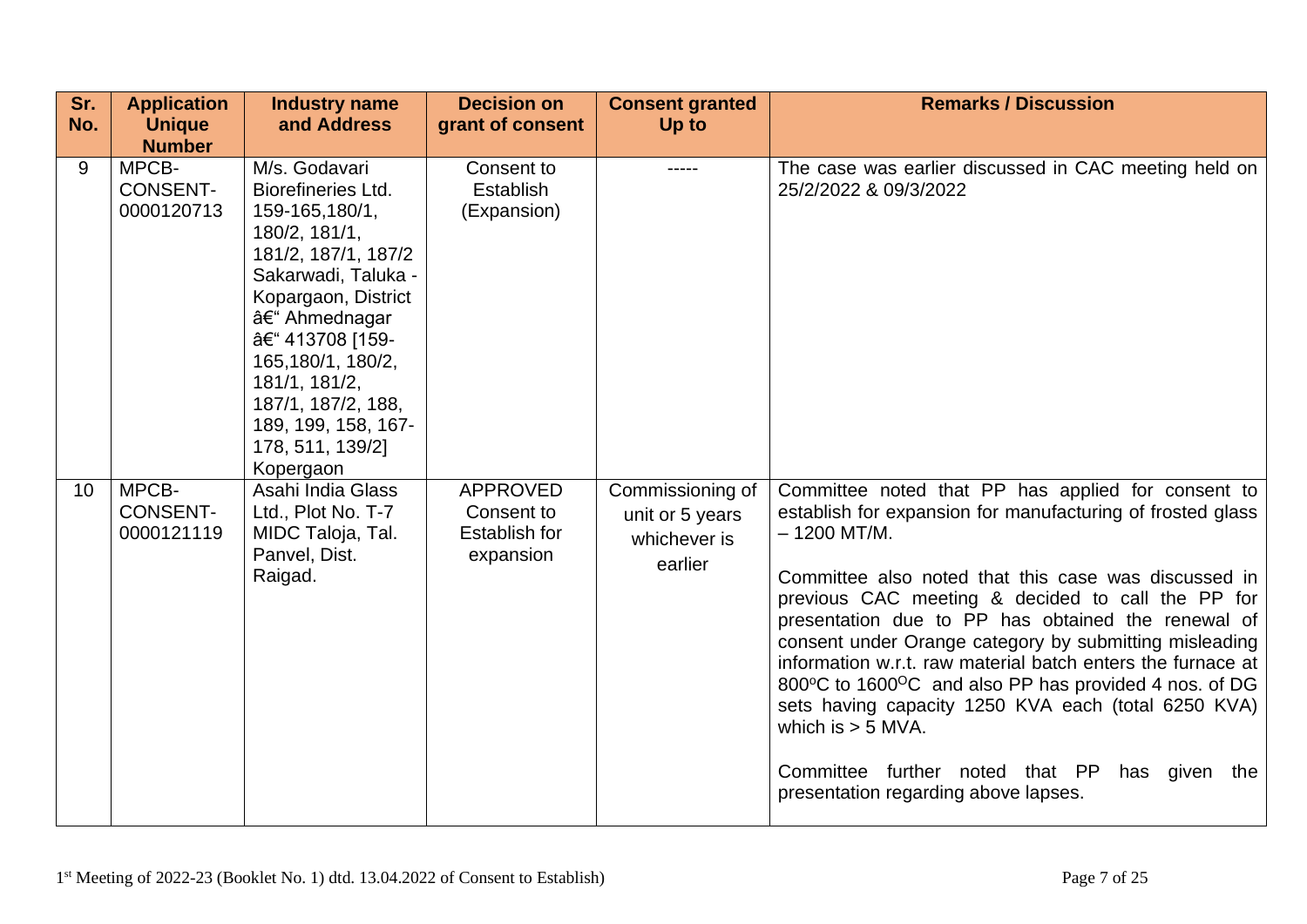| Sr.<br>No. | <b>Application</b><br><b>Unique</b>    | <b>Industry name</b><br>and Address                                                                                                                            | <b>Decision on</b><br>grant of consent                      | <b>Consent granted</b><br>Up to                                        | <b>Remarks / Discussion</b>                                                                                                                                                                                                                                                                                                                                                                                                                                                                                                                                                                                                                                                                                                                                                                                                                                                      |
|------------|----------------------------------------|----------------------------------------------------------------------------------------------------------------------------------------------------------------|-------------------------------------------------------------|------------------------------------------------------------------------|----------------------------------------------------------------------------------------------------------------------------------------------------------------------------------------------------------------------------------------------------------------------------------------------------------------------------------------------------------------------------------------------------------------------------------------------------------------------------------------------------------------------------------------------------------------------------------------------------------------------------------------------------------------------------------------------------------------------------------------------------------------------------------------------------------------------------------------------------------------------------------|
|            | <b>Number</b>                          |                                                                                                                                                                |                                                             |                                                                        | After due deliberation, it was decided to consider the<br>case for grant of consent to establish for expansion for<br>manufacturing of frosted glass – 1200 MT/M by imposing<br>following conditions:<br>1. PP shall obtain the amendment in existing consent<br>for change in category from Orange to Red with<br>requisite consent fees.<br>2. By forfeiting the proportionate amount of BG of Rs.<br>5.0 Lakh towards non-compliance of consent<br>conditions & submission of misleading information<br>during grant of renewal of consent & shall submit the<br>double amount of BG to form the sum of Rs. 25.0<br>Lakh towards O & M of PCs and compliance of<br>consent conditions.<br>PP shall apply for amendment in consent for change in<br>category from Orange to Red within 15 days and submit<br>the fees difference since they have obtained existing<br>consent. |
| 11         | MPCB-<br><b>CONSENT-</b><br>0000120377 | Siroya FM Infra<br>Development Pvt.<br>Ltd.,<br>Plot. No. R/3/1,<br>Rajiv Gandhi<br>Infotech Park,<br>Phase-III MIDC<br>Hinjewadi, Tal.<br>Mulshi, Dist. Pune. | <b>APPROVED</b><br>Consent to<br>Establish for<br>Expansion | Commissioning of<br>the project or 5<br>years whichever is<br>earlier. | Committee noted that, PP has applied for grant of Consent<br>to Establish (Expansion) in existing Residential project<br>having Total plot area of 90,860 Sq.m and Total<br>construction BUA of 2,78,851.25 Sq.m.<br>Committee further noted that, PP has obtained EC for<br>expansion, proposed to provide STP & OWC.<br>After due deliberation, it was decided to grant Consent<br>to Establish<br>(Expansion)<br>by<br>imposing<br>following<br>conditions.<br>1. PP shall provide STP of adequate capacity to<br>achieve the treated domestic effluent standard for                                                                                                                                                                                                                                                                                                          |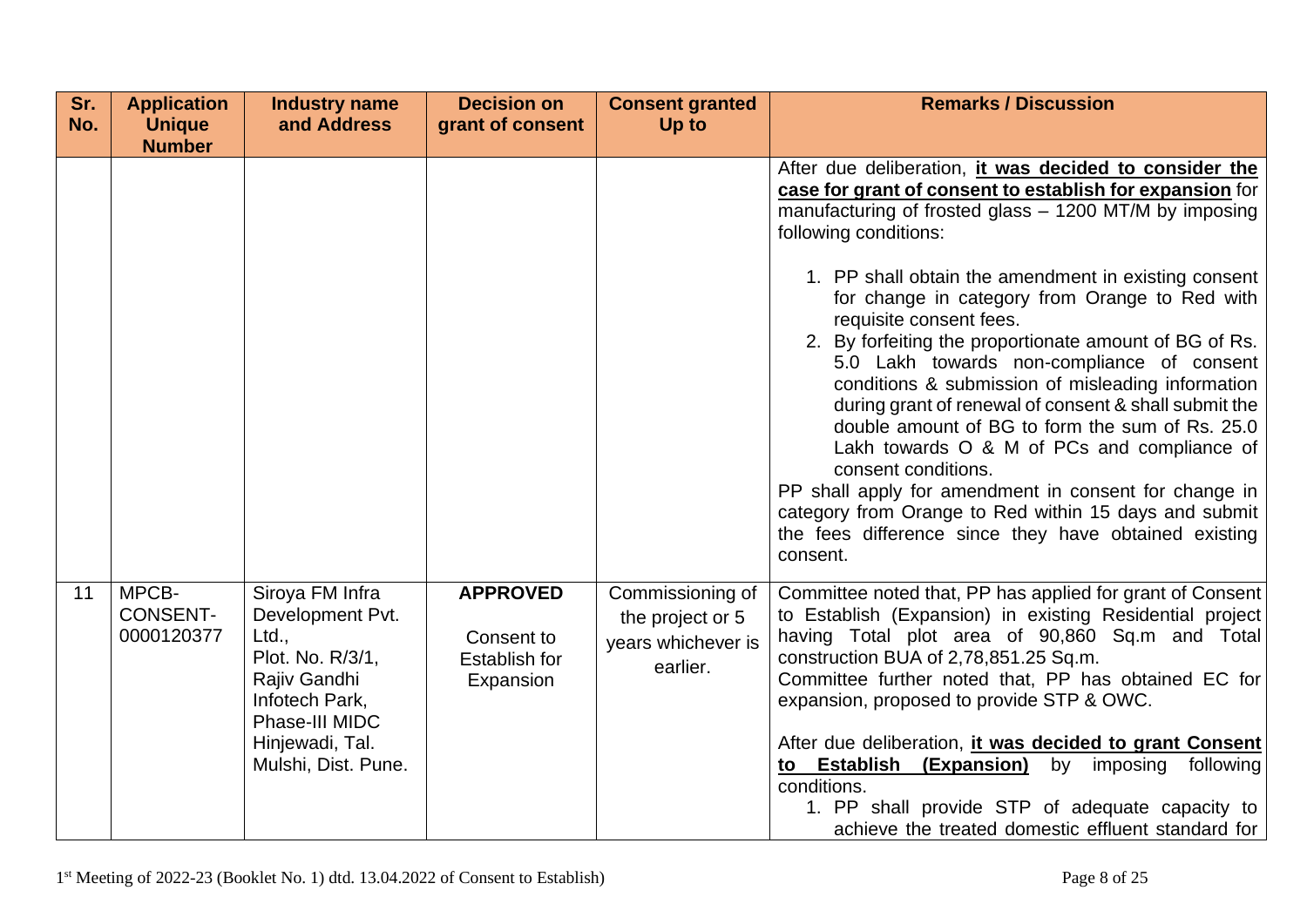| Sr. | <b>Application</b>                     | <b>Industry name</b>                                                                                                                                                            | <b>Decision on</b>                                              | <b>Consent granted</b> | <b>Remarks / Discussion</b>                                                                                                                                                                                                                                                                                                                                                                                                                                                                                                                                                                                                                                                                                                           |
|-----|----------------------------------------|---------------------------------------------------------------------------------------------------------------------------------------------------------------------------------|-----------------------------------------------------------------|------------------------|---------------------------------------------------------------------------------------------------------------------------------------------------------------------------------------------------------------------------------------------------------------------------------------------------------------------------------------------------------------------------------------------------------------------------------------------------------------------------------------------------------------------------------------------------------------------------------------------------------------------------------------------------------------------------------------------------------------------------------------|
| No. | <b>Unique</b><br><b>Number</b>         | and Address                                                                                                                                                                     | grant of consent                                                | Up to                  |                                                                                                                                                                                                                                                                                                                                                                                                                                                                                                                                                                                                                                                                                                                                       |
|     |                                        |                                                                                                                                                                                 |                                                                 |                        | the parameter BOD-10 mg/lit including disinfection<br>facility.<br>2. The treated sewage shall be 60% recycled for<br>secondary purposes such as toilet flushing, air-<br>conditioning, cooling tower make up, firefighting etc.<br>and remaining shall be utilized on land for gardening<br>and/ or connected to local body sewer line with<br>water metering system.<br>3. PP shall provide organic waste digester along with<br>composting facility/bio-digester (biogas) for the<br>treatment of wet garbage.<br>4. PP shall make provision of charging ports for electric<br>vehicles at least 40% of total available parking slots.<br>5. PP shall submit BG of Rs. 25 Lakh towards<br>compliance of EC and Consent conditions. |
| 12  | MPCB-<br><b>CONSENT-</b><br>0000124710 | Larsen & Toubro<br>Ltd.,<br>Plot bearing CTS.<br>Nos. 86 & 87,<br>Village. Paspoli &<br>CTS. No. 112, 115,<br>116/B of Village<br>Tungwa, Saki Vihar<br>Road, Powai,<br>Mumbai. | <b>NOT APPROVED</b><br>Consent to<br>Establish for<br>Expansion |                        | Committee noted that PP has applied for grant of Consent<br>to Establish (Expansion) in existing Mixed-use Project<br>having Total plot area of 2,36,919 Sq.m and Total<br>construction BUA of 5,79,125.45 Sq.m.<br>Committee also noted that PP has obtained EC for<br>expansion, handed over possession without obtaining C to<br>O from the Board.<br>After due deliberation, it was decided to issue Show<br>Cause Notice for refusal of Consent to Establish<br><b>(Expansion)</b> for non-compliance of existing C to E & EC<br>conditions i.e. handed over possession without obtaining C<br>to O from the Board.                                                                                                              |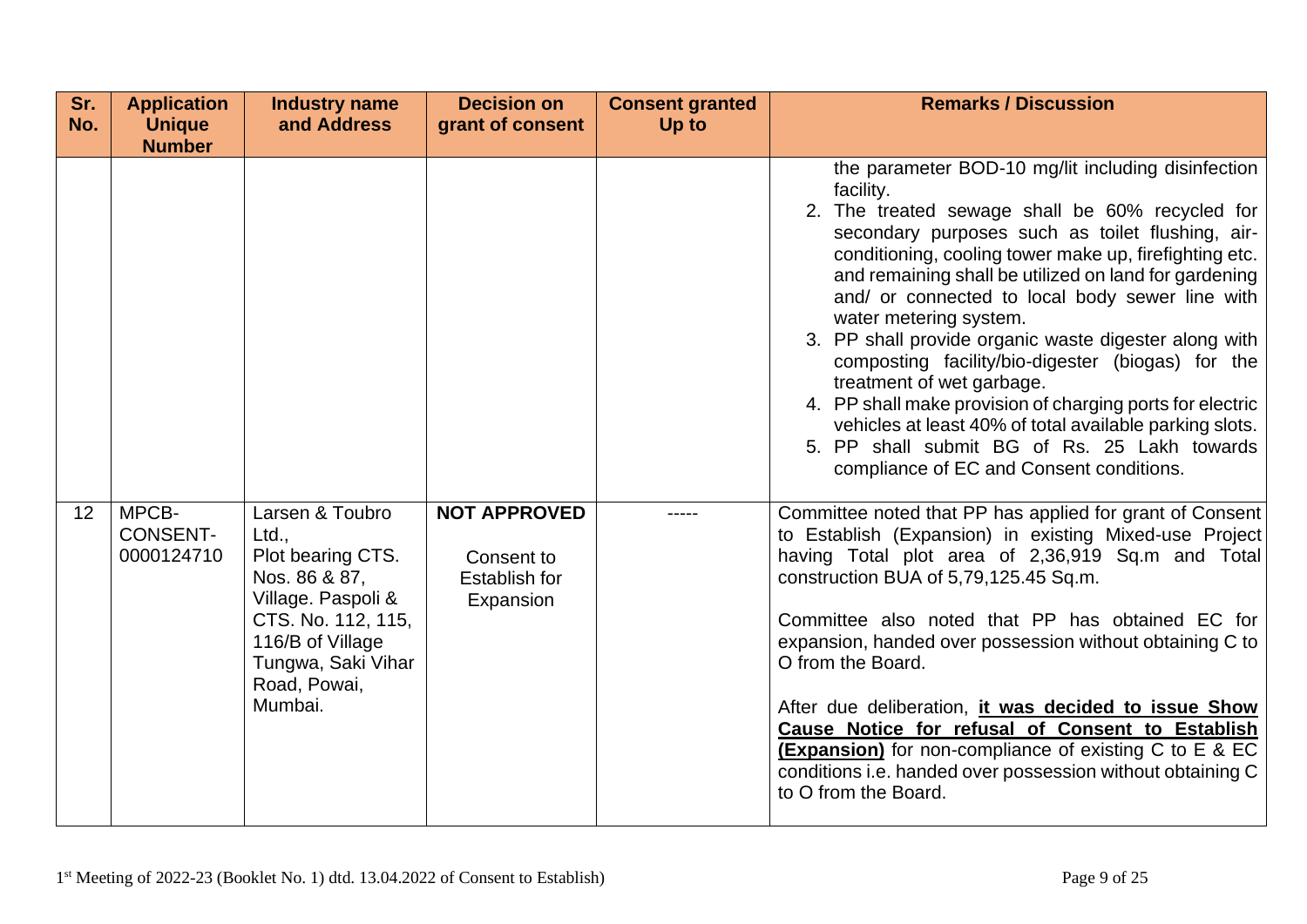| Sr.<br>No. | <b>Application</b><br><b>Unique</b><br><b>Number</b> | <b>Industry name</b><br>and Address                                                                                                                                                | <b>Decision on</b><br>grant of consent                                 | <b>Consent granted</b><br>Up to                                        | <b>Remarks / Discussion</b>                                                                                                                                                                                                                                                                                                                                                                                                                                                                                                                                                                                                                                                       |
|------------|------------------------------------------------------|------------------------------------------------------------------------------------------------------------------------------------------------------------------------------------|------------------------------------------------------------------------|------------------------------------------------------------------------|-----------------------------------------------------------------------------------------------------------------------------------------------------------------------------------------------------------------------------------------------------------------------------------------------------------------------------------------------------------------------------------------------------------------------------------------------------------------------------------------------------------------------------------------------------------------------------------------------------------------------------------------------------------------------------------|
| 13         | MPCB-<br><b>CONSENT-</b><br>0000122570               | <b>Clariant Chemicals</b><br>India Ltd<br>113/114<br>Roha<br>Raigad Roha                                                                                                           | <b>APPROVED</b><br>Establish for<br>installation of<br>1010 KVA DG Set | Commissioning of<br>unit or 5 years<br>whichever is<br>earlier         | Committee noted that, PP has applied for Consent to<br>Establish for installation of 1010 KVA DG Set for captive<br>purpose within existing premises.<br>After due deliberation, it was decided to consider the case<br>for grant of Consent to Establish for installation of 1010<br>KVA DG set for captive purpose only.                                                                                                                                                                                                                                                                                                                                                        |
| 14         | MPCB-<br><b>CONSENT-</b><br>0000124621               | <b>Vivrut Developers</b><br>Pvt. Ltd.<br>Plot bearing S. No.<br>81/1 (P) & 81/2 (P)<br>of Village<br>Mundhwa, Tal.<br>Haveli, Dist. Pune.                                          | <b>NOT APPROVED</b><br>Consent to<br>Establish                         |                                                                        | Committee noted that, PP has applied for grant of Consent<br>to Establish for proposed Commercial Construction project<br>having Total plot area of 35,651 Sq.m and Total<br>construction BUA of 1,76,382.13 Sq.m.<br>Committee also noted that, after issuance of query letter on<br>26/11/2021, 06 & 09/12/2021, PP has not submitted details<br>of EC application, sanction plan from local body, land<br>document, PP has not submitted any reply.<br>After due deliberation, it was decided to issue Show<br><b>Cause Notice for refusal of Consent to Establish for</b><br>non-submission of, reply to the scrutiny letter & mandatory<br>documents along with application. |
| 15         | MPCB-<br><b>CONSENT-</b><br>0000124533               | Newfound<br>Properties and<br>Leasing Pvt.Ltd.<br>Gen-2/1D, Gen-<br>2/1E, Gen-2/1F,<br><b>Special Economic</b><br>Zone, TTC<br>Industrial Area,<br>Juinagar MIDC,<br>Opp. Juinagar | <b>APPROVED</b><br>Consent to<br>Establish<br>(Expansion)              | Commissioning of<br>the project or 5<br>years whichever is<br>earlier. | Committee noted that, PP has applied for grant of Consent<br>to Establish (Expansion) for proposed development of<br>Integrated Information Technology Township (IITT) project<br>comprising of IT Bldgs, Data Centre, Resi Bldg, GIS, Food<br>Court, FOB, Retail having Total plot area of 2,37,860.23<br>Sq.m and Total Construction BUA of 2,25,708.38 Sq.m (As<br>per Specific condition No. B (4) of EC dtd. 10/05/2021).<br>Committee also noted, PP has obtained EC for expansion,<br>proposed to provide STP & OWC.                                                                                                                                                       |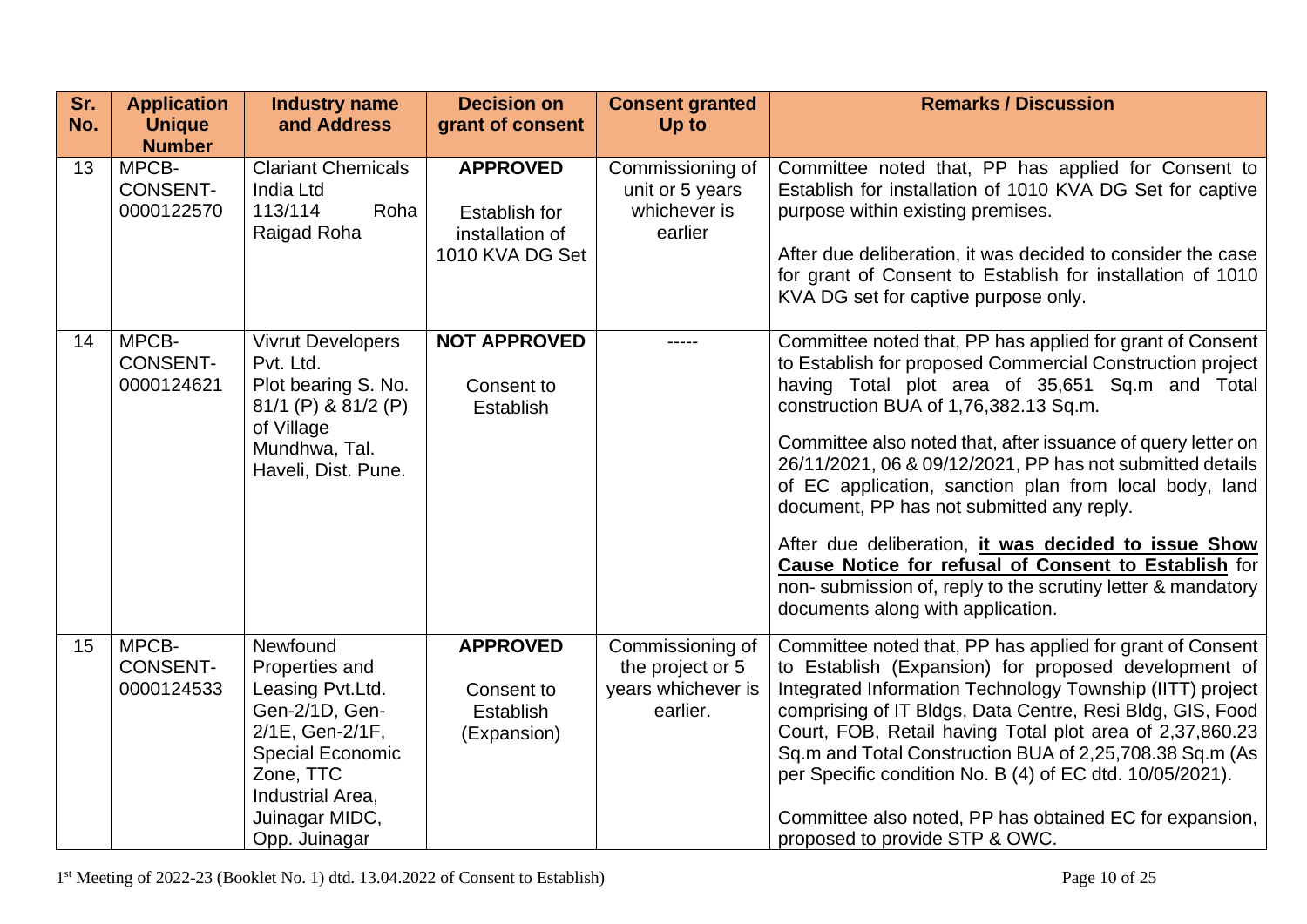| Sr. | <b>Application</b>                     | <b>Industry name</b>                                                                                                                           | <b>Decision on</b>                                                 | <b>Consent granted</b>                                                 | <b>Remarks / Discussion</b>                                                                                                                                                                                                                                                                                                                                                                                                                                                                                                                                                                                                                                                                                                           |
|-----|----------------------------------------|------------------------------------------------------------------------------------------------------------------------------------------------|--------------------------------------------------------------------|------------------------------------------------------------------------|---------------------------------------------------------------------------------------------------------------------------------------------------------------------------------------------------------------------------------------------------------------------------------------------------------------------------------------------------------------------------------------------------------------------------------------------------------------------------------------------------------------------------------------------------------------------------------------------------------------------------------------------------------------------------------------------------------------------------------------|
| No. | <b>Unique</b>                          | and Address                                                                                                                                    | grant of consent                                                   | Up to                                                                  |                                                                                                                                                                                                                                                                                                                                                                                                                                                                                                                                                                                                                                                                                                                                       |
|     | <b>Number</b>                          |                                                                                                                                                |                                                                    |                                                                        |                                                                                                                                                                                                                                                                                                                                                                                                                                                                                                                                                                                                                                                                                                                                       |
|     |                                        | Railway Station,<br>Navi Mumbai, Dist.<br>Thane.                                                                                               |                                                                    |                                                                        | After due deliberation, it was decided to grant Consent<br>to Establish<br>(Expansion)<br>following<br>by<br>imposing<br>conditions.<br>1. PP shall provide STP of adequate capacity to<br>achieve the treated domestic effluent standard for<br>the parameter BOD-10 mg/lit including disinfection<br>facility.<br>2. The treated sewage shall be 60% recycled for<br>secondary purposes such as toilet flushing, air-<br>conditioning, cooling tower make up, firefighting etc.<br>and remaining shall be utilized on land for gardening<br>and/ or connected to local body sewer line with<br>water metering system.<br>3. PP shall provide organic waste digester along with<br>composting facility/bio-digester (biogas) for the |
|     |                                        |                                                                                                                                                |                                                                    |                                                                        | treatment of wet garbage.<br>4. PP shall make provision of charging ports for electric<br>vehicles at least 40% of total available parking slots.<br>5. PP shall submit BG of Rs. 25 Lakh towards<br>compliance of EC and Consent conditions.<br>Consent shall be issued after technical presentation.                                                                                                                                                                                                                                                                                                                                                                                                                                |
| 16  | MPCB-<br><b>CONSENT-</b><br>0000124434 | <b>Twenty Five South</b><br><b>Realty Limited</b><br>F.P. No. 1211 of<br>T.P.S IV, Mahim in<br>G/North Ward,<br>Prabhadevi,<br>Mumbai- 400025. | <b>APPROVED</b><br>Consent to<br><b>Establish for</b><br>Expansion | Commissioning of<br>the project or 5<br>years whichever is<br>earlier. | Committee noted that, PP has applied for grant of Consent<br>to Establish (Expansion) for proposed Construction of<br>Residential project having Total plot area of 21,489.30<br>Sq.m and Total Construction BUA of 1,19,601.49 Sq.m (As<br>per Specific condition No. IX of EC dtd. 08/01/2020).<br>Committee also noted that, PP has obtained EC for<br>expansion, proposed to provide STP & OWC.                                                                                                                                                                                                                                                                                                                                   |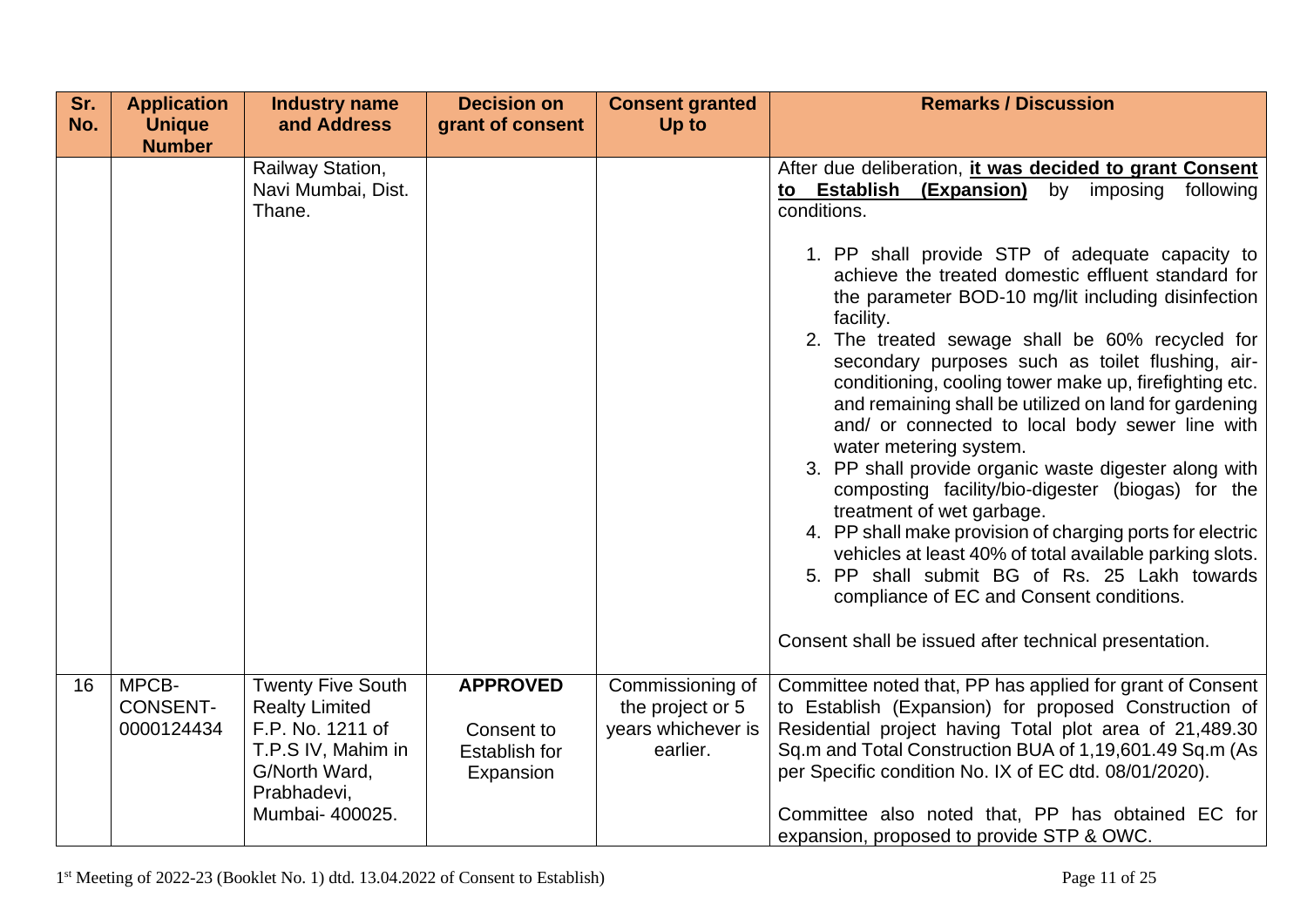| Sr. | <b>Application</b>                     | <b>Industry name</b>                                                                                                                                                                        | <b>Decision on</b>                                          | <b>Consent granted</b>                                                 | <b>Remarks / Discussion</b>                                                                                                                                                                                                                                                                                                                                                                                                                                                                                                                                                                                                                                                      |
|-----|----------------------------------------|---------------------------------------------------------------------------------------------------------------------------------------------------------------------------------------------|-------------------------------------------------------------|------------------------------------------------------------------------|----------------------------------------------------------------------------------------------------------------------------------------------------------------------------------------------------------------------------------------------------------------------------------------------------------------------------------------------------------------------------------------------------------------------------------------------------------------------------------------------------------------------------------------------------------------------------------------------------------------------------------------------------------------------------------|
| No. | <b>Unique</b><br><b>Number</b>         | and Address                                                                                                                                                                                 | grant of consent                                            | Up to                                                                  |                                                                                                                                                                                                                                                                                                                                                                                                                                                                                                                                                                                                                                                                                  |
|     |                                        |                                                                                                                                                                                             |                                                             |                                                                        | After due deliberation, it was decided to grant Consent<br>to Establish<br>following<br>(Expansion)<br>by<br>imposing<br>conditions:<br>1. PP shall provide STP of adequate capacity to<br>achieve the treated domestic effluent standard for<br>the parameter BOD-10 mg/lit including disinfection<br>facility.<br>2. The treated sewage shall be 60% recycled for<br>secondary purposes such as toilet flushing, air-<br>conditioning, cooling tower make up, firefighting etc.<br>and remaining shall be utilized on land for gardening<br>and/ or connected to local body sewer line with<br>water metering system.<br>3. PP shall provide organic waste digester along with |
|     |                                        |                                                                                                                                                                                             |                                                             |                                                                        | composting facility/bio-digester (biogas) for the<br>treatment of wet garbage.<br>4. PP shall make provision of charging ports for electric<br>vehicles at least 40% of total available parking slots.<br>5. PP shall submit BG of Rs. 25 Lakh towards<br>compliance of EC and Consent conditions.                                                                                                                                                                                                                                                                                                                                                                               |
| 17  | MPCB-<br><b>CONSENT-</b><br>0000124385 | M/s Chalet Hotel<br>Ltd.<br>Star category Hotel<br>Bldg No. 4 &<br><b>Commercial Bldg</b><br>No. 3, At. CST No.<br>71/A, Village.<br>Paspoli, Saki Vihar<br>Road, Powai,<br>Mumbai- 400072. | <b>APPROVED</b><br>Consent to<br>Establish for<br>Expansion | Commissioning of<br>the project or 5<br>years whichever is<br>earlier. | Committee noted that, PP has applied for grant of Consent<br>to Establish for Expansion of proposed Construction of<br>Hotel Bldg No. 4 & Commercial Bldg No. 3 having Total<br>Plot Area of 60,888.62 Sq.m and Construction Built Up<br>Area of 24,131.39 Sq.m out of Total Construction BUA of<br>2,53,585.05 Sq.m.<br>Committee also noted that, PP has obtained EC for<br>expansion, proposed to provide STP & OWC.                                                                                                                                                                                                                                                          |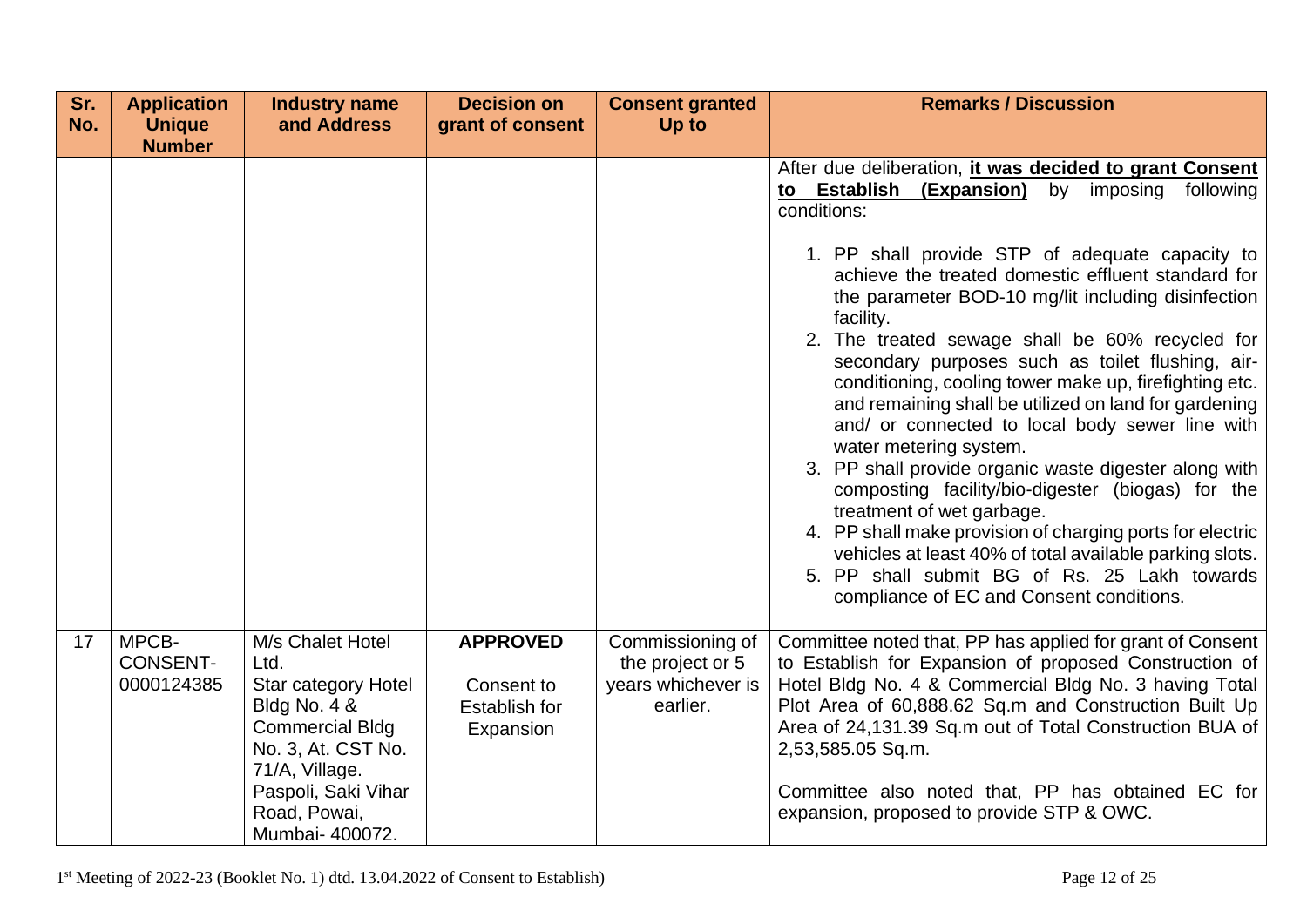| Sr.<br>No. | <b>Application</b><br><b>Unique</b>    | <b>Industry name</b><br>and Address                                                               | <b>Decision on</b><br>grant of consent      | <b>Consent granted</b><br>Up to                                | <b>Remarks / Discussion</b>                                                                                                                                                                                                                                                                                                                                                                                                                                                                                                                                                                                                                                                                                                                                                                 |
|------------|----------------------------------------|---------------------------------------------------------------------------------------------------|---------------------------------------------|----------------------------------------------------------------|---------------------------------------------------------------------------------------------------------------------------------------------------------------------------------------------------------------------------------------------------------------------------------------------------------------------------------------------------------------------------------------------------------------------------------------------------------------------------------------------------------------------------------------------------------------------------------------------------------------------------------------------------------------------------------------------------------------------------------------------------------------------------------------------|
|            | <b>Number</b>                          |                                                                                                   |                                             |                                                                |                                                                                                                                                                                                                                                                                                                                                                                                                                                                                                                                                                                                                                                                                                                                                                                             |
|            |                                        |                                                                                                   |                                             |                                                                | After due deliberation, it was decided to grant Consent<br>to Establish for Expansion by imposing following<br>conditions:<br>1. PP shall provide STP of adequate capacity to                                                                                                                                                                                                                                                                                                                                                                                                                                                                                                                                                                                                               |
|            |                                        |                                                                                                   |                                             |                                                                | achieve the treated domestic effluent standard for<br>the parameter BOD-10 mg/lit including disinfection<br>facility.<br>2. The treated sewage shall be 60% recycled for<br>secondary purposes such as toilet flushing, air-<br>conditioning, cooling tower make up, firefighting etc.<br>and remaining shall be utilized on land for gardening<br>and/ or connected to local body sewer line with<br>water metering system.<br>3. PP shall provide organic waste digester along with<br>composting facility/bio-digester (biogas) for the<br>treatment of wet garbage.<br>4. PP shall make provision of charging ports for electric<br>vehicles at least 40% of total available parking slots.<br>5. PP shall submit BG of Rs. 25 Lakh towards<br>compliance of EC and Consent conditions. |
| 18         | MPCB-<br><b>CONSENT-</b><br>0000125525 | Dana Anand India<br><b>Private Limited</b><br>NA 29, Milestone,<br><b>Pune Nasik Road</b><br>Khed | <b>APPROVED</b><br>Establish<br>(Expansion) | Commissioning of<br>unit or 5 years<br>whichever is<br>earlier | Committee noted that, PP has applied for Consent to<br>Establish for expansion with change in name within existing<br>premises for mfg of Axle components. Change in name<br>from "M/s. Spicer India Pvt. Ltd.," to "M/s. DANA Anand<br>India Pvt. Ltd.<br>Committee also noted that, there will be no additional trade<br>effluent/sewage generation from expansion activity.                                                                                                                                                                                                                                                                                                                                                                                                              |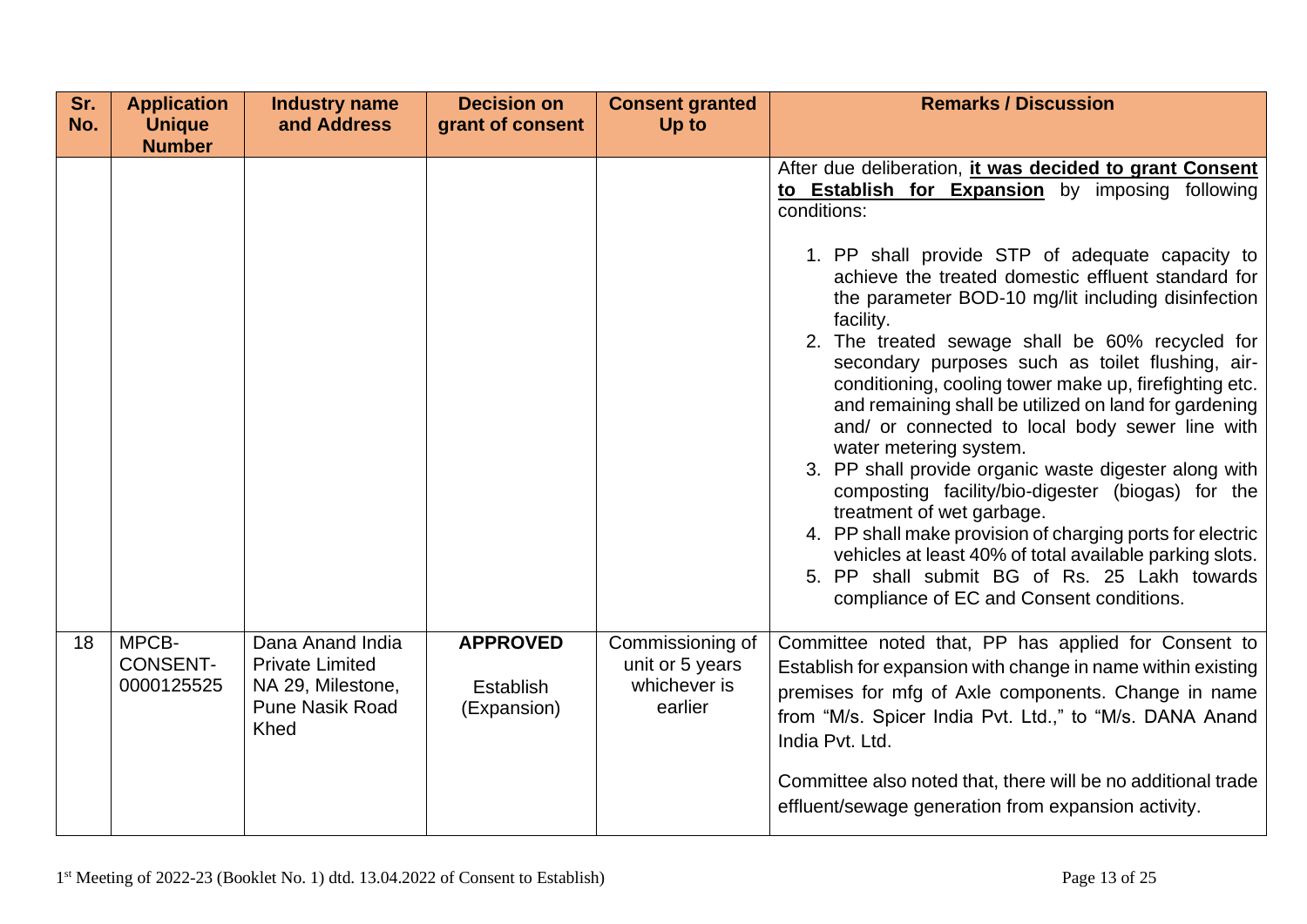| Sr.<br>No. | <b>Application</b><br><b>Unique</b>       | <b>Industry name</b><br>and Address               | <b>Decision on</b><br>grant of consent      | <b>Consent granted</b><br>Up to                                | <b>Remarks / Discussion</b>                                                                                                                                                                                                                                                                                                                                                                                                                                                                                                                      |
|------------|-------------------------------------------|---------------------------------------------------|---------------------------------------------|----------------------------------------------------------------|--------------------------------------------------------------------------------------------------------------------------------------------------------------------------------------------------------------------------------------------------------------------------------------------------------------------------------------------------------------------------------------------------------------------------------------------------------------------------------------------------------------------------------------------------|
| 19         | <b>Number</b><br>MPCB-<br><b>CONSENT-</b> | <b>VVF India Limited</b><br>Plot No-V41           | <b>APPROVED</b>                             | Commissioning of<br>unit or 5 years                            | After due deliberation, it was decided to grant Consent<br>to Establish, by imposing following conditions:<br>1. PP shall dispose the Hazardous Waste as per the<br>provision of Rule by adopting online manifest<br>system<br>2. By forfeiting Bank Guarantee of Rs. 5 Lakh<br>towards JVS exceedance and top-up with 25 Lakh<br>towards O&M of Pollution control systems.<br>Committee noted that, PP has applied for Consent to<br>Establish for installation of standby Coal fired Boiler (15                                                |
|            | 0000126921                                | Taloja Panvel                                     | Establish                                   | whichever is<br>earlier                                        | TPH) within existing premises.<br>Committee also noted that, PP has proposed Cyclone, Bag<br>filter dust collection system, wet scrubber followed with<br>stack of 45.3 mtr height to coal fired Boiler.<br>After due deliberation, it was decided to grant Consent to<br>Establish for installation of standby Boiler, by imposing<br>following conditions:<br>1. PP shall install Electrostatic Precipitator as an Air<br>Pollution Control System.<br>2. PP shall submit Bank Guarantee of Rs. 25 Lakh as<br>per existing Consent to Operate. |
| 20         | MPCB-<br><b>CONSENT-</b><br>0000126846    | <b>Maxion Wheels</b><br>Aluminum India Pvt<br>Ltd | <b>APPROVED</b><br>Establish<br>(Expansion) | Commissioning of<br>unit or 5 years<br>whichever is<br>earlier | Committee noted that, PP has applied for Consent to<br>Establish for Expansion activity within existing premises for<br>enhancement of existing productions.                                                                                                                                                                                                                                                                                                                                                                                     |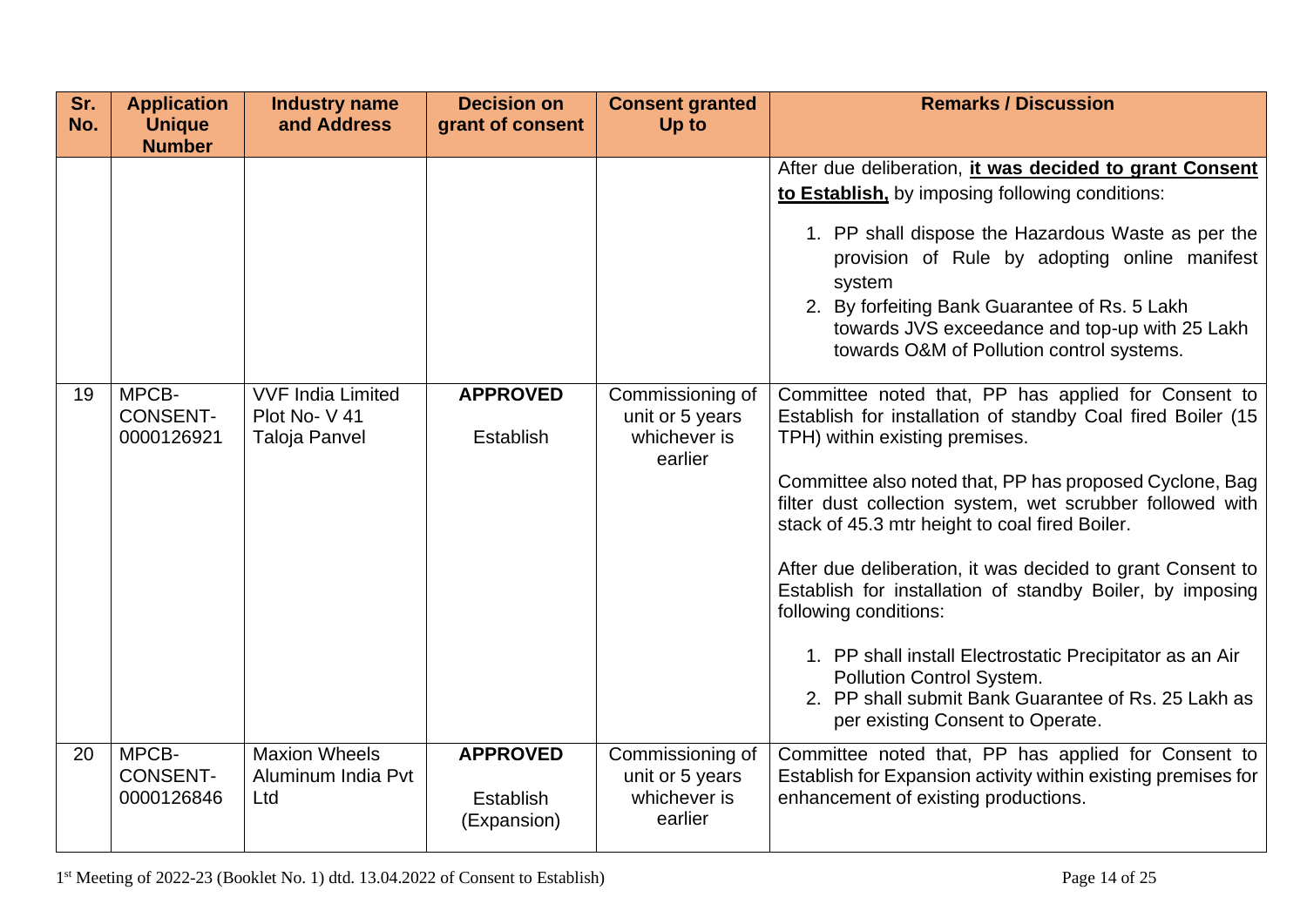| Sr. | <b>Application</b>                     | <b>Industry name</b>                                                                                                                                                                                                                       | <b>Decision on</b>                         | <b>Consent granted</b>                                                 | <b>Remarks / Discussion</b>                                                                                                                                                                                                                                                                                                                                                                                                                                                                                                                                                                                                                                                                                                                                                                                                                                                                                                |
|-----|----------------------------------------|--------------------------------------------------------------------------------------------------------------------------------------------------------------------------------------------------------------------------------------------|--------------------------------------------|------------------------------------------------------------------------|----------------------------------------------------------------------------------------------------------------------------------------------------------------------------------------------------------------------------------------------------------------------------------------------------------------------------------------------------------------------------------------------------------------------------------------------------------------------------------------------------------------------------------------------------------------------------------------------------------------------------------------------------------------------------------------------------------------------------------------------------------------------------------------------------------------------------------------------------------------------------------------------------------------------------|
| No. | <b>Unique</b>                          | and Address                                                                                                                                                                                                                                | grant of consent                           | Up to                                                                  |                                                                                                                                                                                                                                                                                                                                                                                                                                                                                                                                                                                                                                                                                                                                                                                                                                                                                                                            |
|     | <b>Number</b>                          | Plot No. - IP - 45<br>Khed City, Village<br>Kanhersar Khed                                                                                                                                                                                 |                                            |                                                                        | Committee also noted that, PP has proposed to<br>install/upgrade STP for treatment of domestic wastewater.<br>Also, proposed necessary air pollution control system and<br>proposed to dispose HW as per the provisions of Rule.<br>After due deliberation, it was decided to grant Consent<br>to Establish by imposing following conditions:<br>1. PP shall install/upgrade Sewage Treatment Plant<br>for treatment of domestic wastewater.<br>2. PP Shall install adequate capacity of Air Pollution<br>Control System at all sources of emissions<br>3. PP shall dispose of the Hazardous Waste as per the<br>provision of Rule by adopting online manifest<br>system<br>4. PP shall submit Bank Guarantee of Rs. 25 Lakh<br>towards compliance of consent to establish<br>conditions and O&M of existing pollution control<br>system.<br>Consent shall be issued after verification of ZLD system of<br>existing unit. |
| 21  | MPCB-<br><b>CONSENT-</b><br>0000126157 | The Phoenix Mills<br><b>Limited &amp; Plutocrat</b><br><b>Commercial Real</b><br><b>Estate Private</b><br>Limited. Proposed<br><b>Commercial Bu</b><br>Plot A bearing C. S.<br>Nos. 141, 71, 109 &<br>1/142, Senapati<br>Bapat Marg, Lower | <b>APPROVED</b><br>Consent to<br>Establish | Commissioning of<br>the project or 5<br>years whichever is<br>earlier. | Committee noted that, PP has applied for grant of Consent<br>to Establish for proposed Commercial Building Rise 1<br>(Retail + Commercial) + Rise 2 (Retail) project having Total<br>plot area of 32,831.24 Sq.m (i.e. 69,413.45 – existing TPA<br>of Plot B 36,582.21) and Total Construction BUA of<br>1,83,224.08 Sq.m (including existing BUA of 2,667.80<br>Sq.m) (As per Specific condition No. B (5) of EC dtd.<br>26/02/2022).                                                                                                                                                                                                                                                                                                                                                                                                                                                                                     |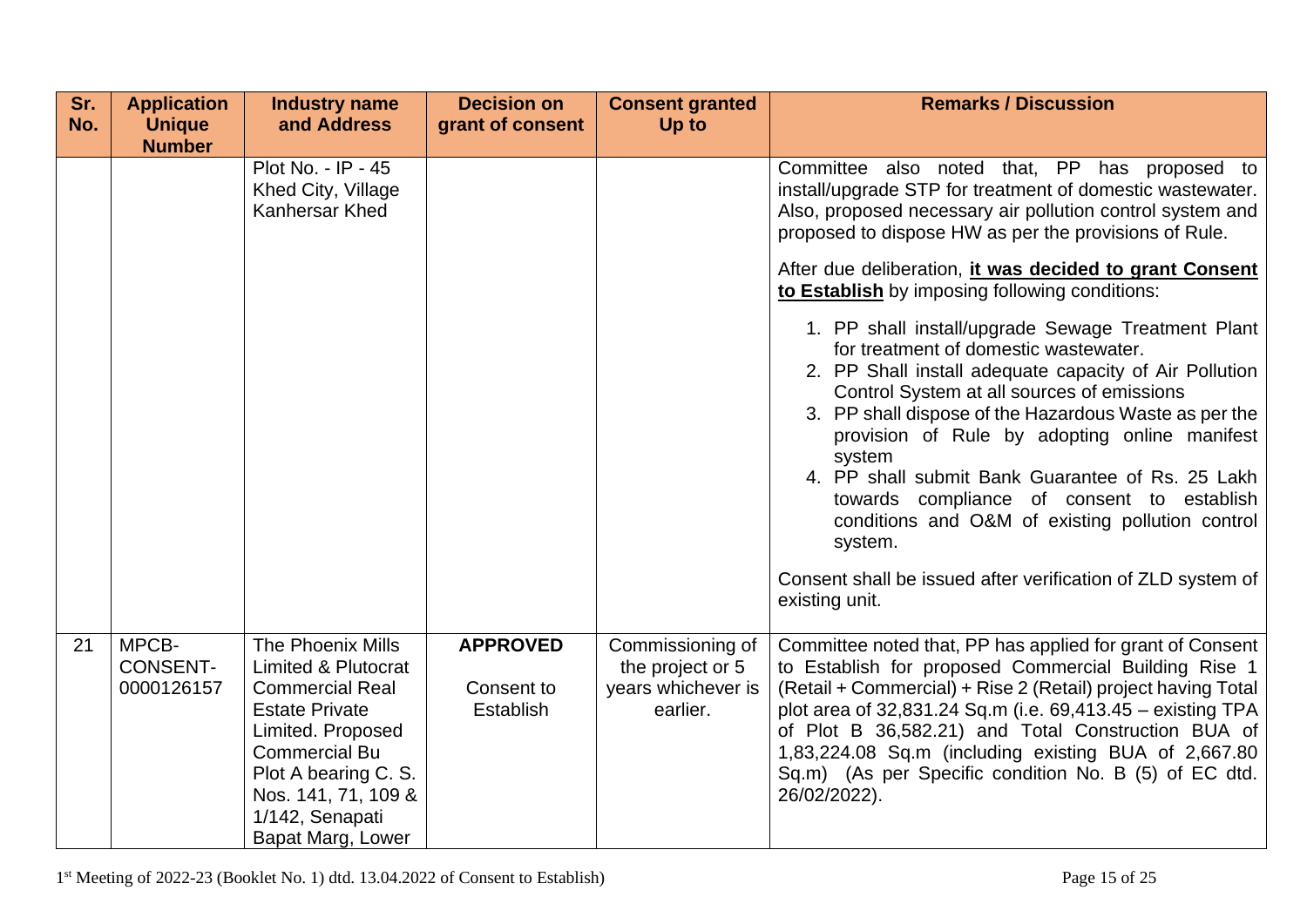| Sr. | <b>Application</b>                     | <b>Industry name</b>                                                                             | <b>Decision on</b>                                                  | <b>Consent granted</b>                                         | <b>Remarks / Discussion</b>                                                                                                                                                                                                                                                                                                                                                                                                                                                                                                                                                                                                                                                                                                                                                                                                                                                                                                                                                                                                                                                                                                                                     |
|-----|----------------------------------------|--------------------------------------------------------------------------------------------------|---------------------------------------------------------------------|----------------------------------------------------------------|-----------------------------------------------------------------------------------------------------------------------------------------------------------------------------------------------------------------------------------------------------------------------------------------------------------------------------------------------------------------------------------------------------------------------------------------------------------------------------------------------------------------------------------------------------------------------------------------------------------------------------------------------------------------------------------------------------------------------------------------------------------------------------------------------------------------------------------------------------------------------------------------------------------------------------------------------------------------------------------------------------------------------------------------------------------------------------------------------------------------------------------------------------------------|
| No. | <b>Unique</b><br><b>Number</b>         | and Address                                                                                      | grant of consent                                                    | Up to                                                          |                                                                                                                                                                                                                                                                                                                                                                                                                                                                                                                                                                                                                                                                                                                                                                                                                                                                                                                                                                                                                                                                                                                                                                 |
|     |                                        | Parel Division,<br>Mumbai - 400013.                                                              |                                                                     |                                                                | Committee also noted that, PP has obtained EC, proposed<br>to provide STP & OWC.<br>After due deliberation, it was decided to grant Consent<br>to Establish by imposing following conditions:<br>1. PP shall provide STP of adequate capacity to<br>achieve the treated domestic effluent standard for<br>the parameter BOD-10 mg/lit including disinfection<br>facility.<br>2. The treated sewage shall be 60% recycled for<br>secondary purposes such as toilet flushing, air-<br>conditioning, cooling tower make up, firefighting etc.<br>and remaining shall be utilized on land for gardening<br>and/ or connected to local body sewer line with<br>water metering system.<br>3. PP shall provide organic waste digester along with<br>composting facility/bio-digester (biogas) for the<br>treatment of wet garbage.<br>4. PP shall make provision of charging ports for electric<br>vehicles at least 40% of total available parking slots.<br>5. PP shall submit BG of Rs. 25 Lakh towards<br>compliance of EC and Consent conditions.<br>PP shall pay additional Consent fees within a month period;<br>else Consent will be disposed of accordingly. |
| 22  | MPCB-<br><b>CONSENT-</b><br>0000129667 | Khatav Man Taluka<br><b>Agro Processing</b><br>Limited<br>15/A, 16, 33<br>(PART) Padal<br>Khatav | <b>APPROVED</b><br>Consent to<br><b>Establish for</b><br>Expansion. | Commissioning of<br>unit or 5 years<br>whichever is<br>earlier | Committee noted that, PP has applied for consent to<br>Establish for expansion of Sugar unit from 3500 TCD<br>Capacity to 7500 TCD capacity and 12 MW to 32 MW Co-<br>gen unit i.e expansion by 4000 TCD & 20 MW.                                                                                                                                                                                                                                                                                                                                                                                                                                                                                                                                                                                                                                                                                                                                                                                                                                                                                                                                               |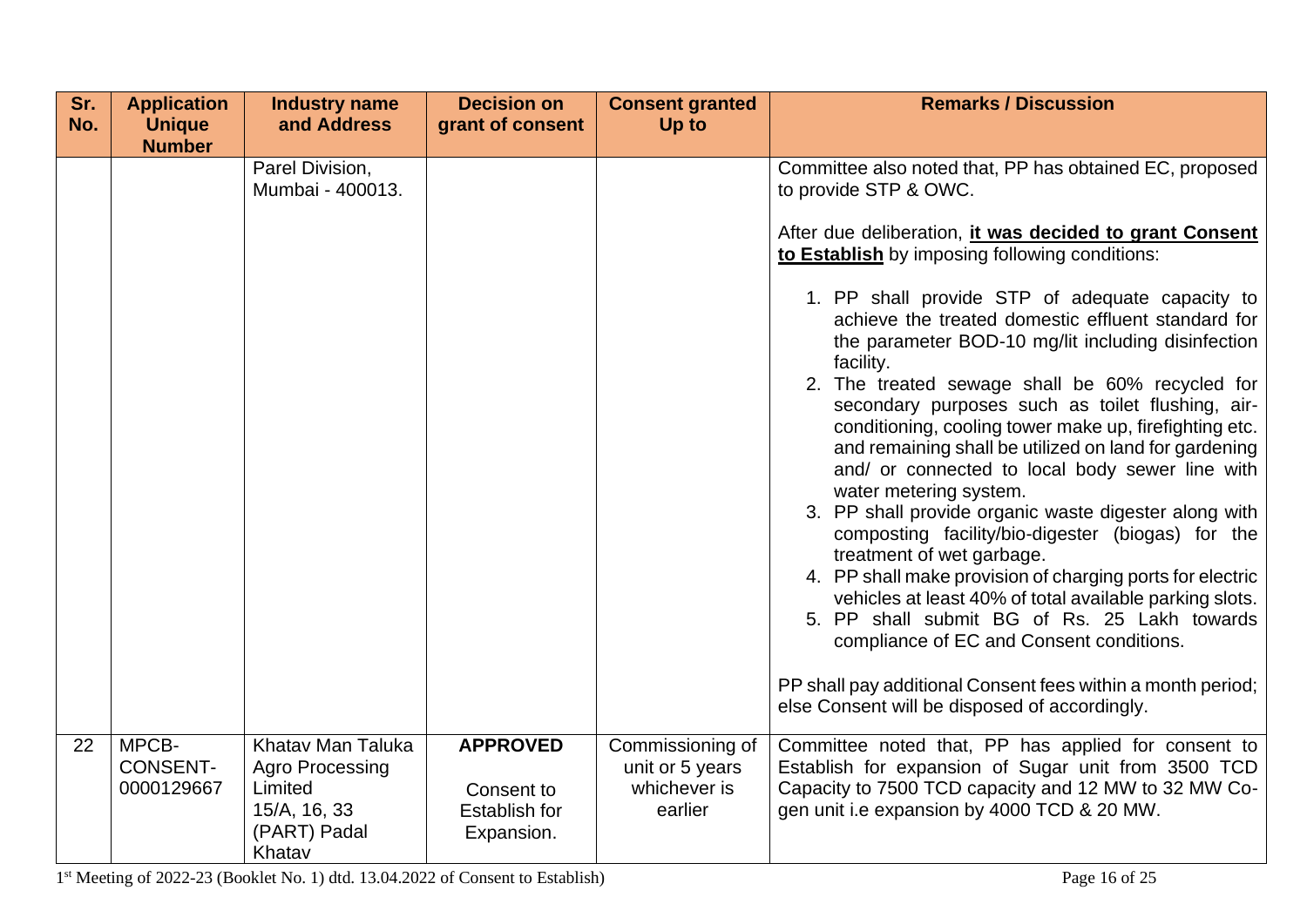| Sr.<br>No. | <b>Application</b><br><b>Unique</b>    | <b>Industry name</b><br>and Address                                    | <b>Decision on</b><br>grant of consent | <b>Consent granted</b><br>Up to | <b>Remarks / Discussion</b>                                                                                                                                                                                                                                         |
|------------|----------------------------------------|------------------------------------------------------------------------|----------------------------------------|---------------------------------|---------------------------------------------------------------------------------------------------------------------------------------------------------------------------------------------------------------------------------------------------------------------|
|            | <b>Number</b>                          |                                                                        |                                        |                                 |                                                                                                                                                                                                                                                                     |
|            |                                        |                                                                        |                                        |                                 | Committee also noted the JVS of existing Industry was with<br>limit & PP is in process to obtain Environmental clearance<br>for expansion.                                                                                                                          |
|            |                                        |                                                                        |                                        |                                 | After due deliberation, it was decided to grant consent<br>to establish for expansion of Sugar unit from 3500 TCD<br>Capacity to 7500 TCD capacity and 12 MW to 32 MW<br>Co-gen unit i.e expansion by 4000 TCD & 20 MW., by<br>imposing following conditions:       |
|            |                                        |                                                                        |                                        |                                 | 1. PP shall not take any effective steps towards<br>installation work of the distillery unit without<br>obtaining Environmental Clearance from the<br>competent authority.<br>2. PP shall submit the BG of Rs. 25 Lakh towards<br>compliance of consent conditions. |
| 23         | MPCB-<br><b>CONSENT-</b><br>0000129643 | M/s ExxonMobil<br><b>Lubricants Private</b><br>Limited<br>Plot No. A-1 | <b>NOT APPROVED</b><br>Establish       | ---                             | Committee noted that, PP has applied for Consent to<br>Establish for mfg of Lubricating Oil by blending & mixing<br>process only.                                                                                                                                   |
|            |                                        | Isambe Industrial<br>area Khalapur                                     |                                        |                                 | Committee also noted that, PP has STP for treatment of<br>domestic wastewater and a necessary air pollution control<br>system. Also, proposed to dispose HW as per the<br>provisions of Rule.                                                                       |
|            |                                        |                                                                        |                                        |                                 | Committee desires to know the manufacturing process in<br>detail along with pollution potential.                                                                                                                                                                    |
|            |                                        |                                                                        |                                        |                                 | After due deliberation, it was decided to defer the case<br>and call PP for technical presentation for above point.                                                                                                                                                 |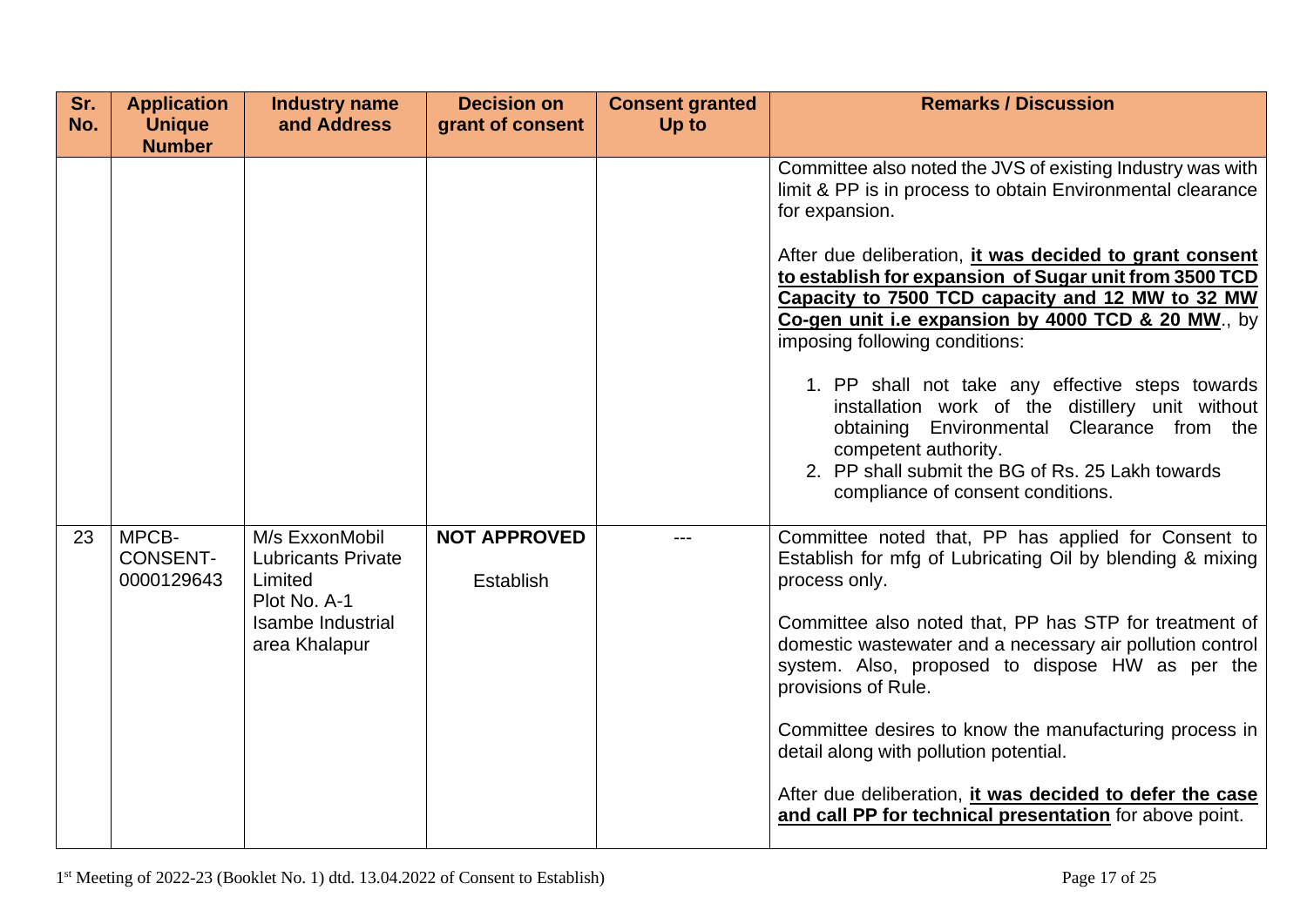| Sr.<br>No. | <b>Application</b><br><b>Unique</b><br><b>Number</b> | <b>Industry name</b><br>and Address                                                                                     | <b>Decision on</b><br>grant of consent                               | <b>Consent granted</b><br>Up to                                        | <b>Remarks / Discussion</b>                                                                                                                                                                                                                                                                                                                                                                                                                                                                                                                                                                                                                                                                                                                                                                                                                                                                                                                                                                                                                                                                                                                                                                                                                                                                                        |
|------------|------------------------------------------------------|-------------------------------------------------------------------------------------------------------------------------|----------------------------------------------------------------------|------------------------------------------------------------------------|--------------------------------------------------------------------------------------------------------------------------------------------------------------------------------------------------------------------------------------------------------------------------------------------------------------------------------------------------------------------------------------------------------------------------------------------------------------------------------------------------------------------------------------------------------------------------------------------------------------------------------------------------------------------------------------------------------------------------------------------------------------------------------------------------------------------------------------------------------------------------------------------------------------------------------------------------------------------------------------------------------------------------------------------------------------------------------------------------------------------------------------------------------------------------------------------------------------------------------------------------------------------------------------------------------------------|
| 24         | MPCB-<br><b>CONSENT-</b><br>0000127655               | Peninsula Land Ltd.<br>Gat. No. 184, 186,<br>190, 195, 222, 223,<br>224, Gahunje, Tal.<br>Maval, Dist. Pune-<br>412101. | <b>APPROVED</b><br>Revalidation of<br>Consent to<br><b>Establish</b> | Commissioning of<br>the project or 5<br>years whichever is<br>earlier. | Committee noted that, PP has applied for grant of<br>Revalidation of Consent to Establish for proposed Mixed<br>use Development project having Total plot area of 1,98,200<br>Sq.m and Total Construction BUA of 2,41,695 Sq.m.<br>Committee also noted that, PP has obtained amendment<br>in EC, proposed to provide STP & OWC.<br>After due deliberation, it was decided to grant<br>Revalidation of Consent to Establish by imposing<br>following conditions:<br>1. PP shall provide STP of adequate capacity to<br>achieve the treated domestic effluent standard for<br>the parameter BOD-10 mg/lit including disinfection<br>facility.<br>2. The treated sewage shall be 60% recycled for<br>secondary purposes such as toilet flushing, air-<br>conditioning, cooling tower make up, firefighting etc.<br>and remaining shall be utilized on land for gardening<br>and/ or connected to local body sewer line with<br>water metering system.<br>3. PP shall provide organic waste digester along with<br>composting facility/bio-digester (biogas) for the<br>treatment of wet garbage.<br>4. PP shall make provision of charging ports for electric<br>vehicles at least 40% of total available parking slots.<br>5. PP shall submit BG of Rs. 25 Lakh towards<br>compliance of EC and Consent conditions. |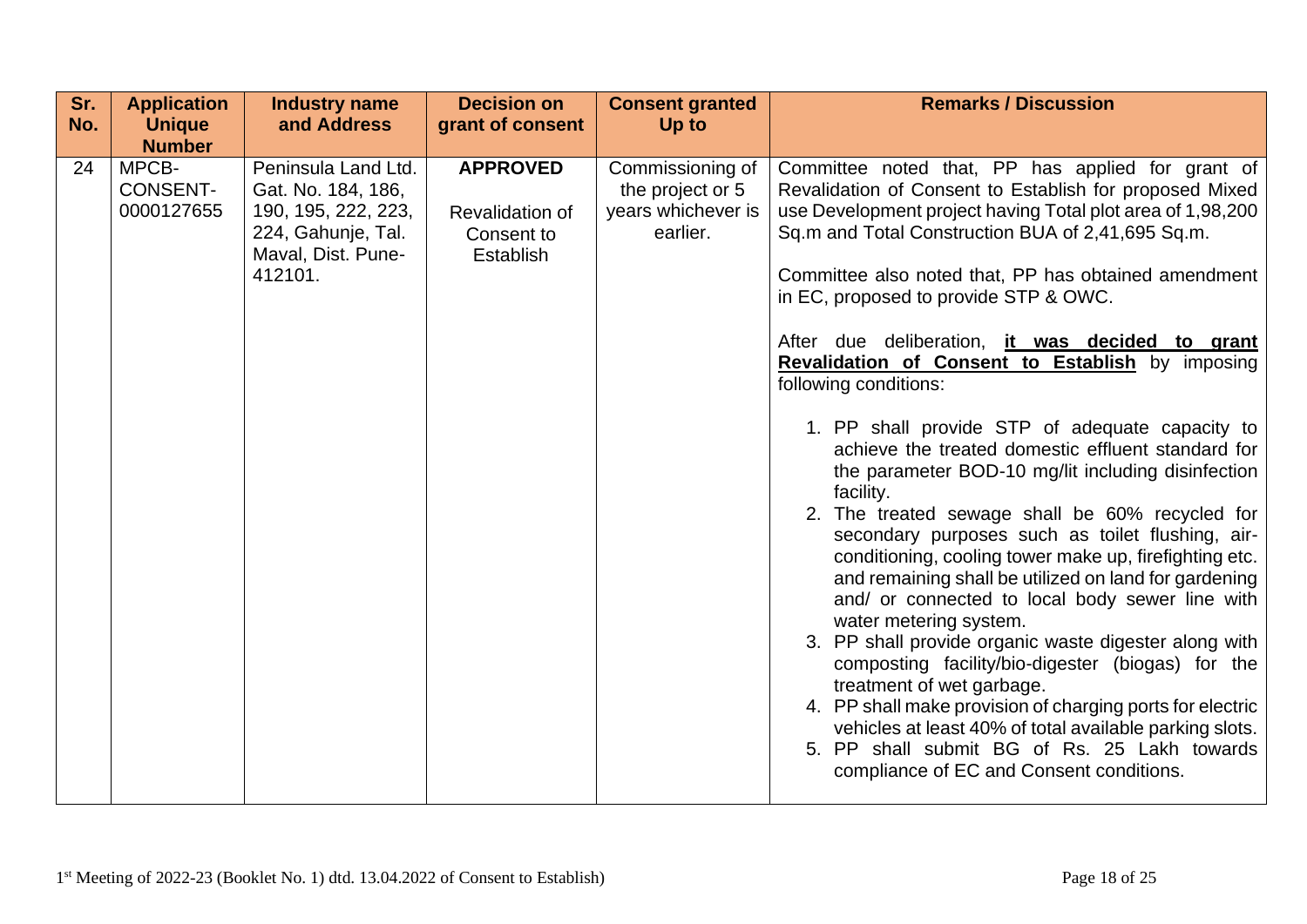| Sr.<br>No. | <b>Application</b><br><b>Unique</b>                     | <b>Industry name</b><br>and Address                                                                                                            | <b>Decision on</b><br>grant of consent                                 | <b>Consent granted</b><br>Up to                                        | <b>Remarks / Discussion</b>                                                                                                                                                                                                                                                                                                                                                                                                                                                                                                                                                                                                                                                                                                                                                                                                                                                             |
|------------|---------------------------------------------------------|------------------------------------------------------------------------------------------------------------------------------------------------|------------------------------------------------------------------------|------------------------------------------------------------------------|-----------------------------------------------------------------------------------------------------------------------------------------------------------------------------------------------------------------------------------------------------------------------------------------------------------------------------------------------------------------------------------------------------------------------------------------------------------------------------------------------------------------------------------------------------------------------------------------------------------------------------------------------------------------------------------------------------------------------------------------------------------------------------------------------------------------------------------------------------------------------------------------|
| 25         | <b>Number</b><br>MPCB-<br><b>CONSENT-</b><br>0000130301 | M/s. CHETAK<br><b>TECHNOLOGY</b><br><b>LIMITED</b><br>Survey No. 51A, 67<br>C/o. Bajaj Auto<br>Limited, Mumbai-<br>Pune Road, Akurdi<br>Haveli | <b>APPROVED</b><br>Establish                                           | Commissioning of<br>the project or 5<br>years whichever is<br>earlier. | Committee noted that, PP has applied for Consent to<br>Establish for mfg of Chetak Electrical two Wheeler by<br>Assembly activity.<br>Committee also noted that, the said unit proposed to locate<br>in the premises of M/s. Bajaj Auto Ltd. Akurdi, Pune on<br>rental basis in Building No. B-12 & B-17.<br>Committee further noted that, PP proposed to treat<br>Sewage in sewage treatment plant of M/s. M/s. Bajaj Auto<br>Ltd. Akurdi, Pune.<br>After due deliberation, it was decided to grant Consent to<br>Establish in Green Category, by imposing following<br>conditions:<br>1. Sewage generated will be treated in STP provided<br>in the premises of M/s. Bajaj Auto Ltd and it is joint<br>severely responsibility of both the units to operate<br>& maintain the same scientifically.<br>2. Hazardous Waste generated will be disposed as<br>per the provisions of Rule. |
| 26         | MPCB-<br><b>CONSENT-</b><br>0000128861                  | <b>Chaman Metallics</b><br>Limited<br>A-26, S. No. 183 &<br>184 MIDC Tadali<br>Chandrapur                                                      | <b>NOT APPROVED</b><br>Consent to<br><b>Establish for</b><br>expansion |                                                                        | Committee noted that PP has applied for consent to<br>establish for expansion for the manufacturing sponge iron<br>- 1,15,500 Ton/A, ferro manganese/silico manganese/pig<br>iron/ferro silicon - 39,204 Ton/A, pellets - 9,00,000 Ton/A,<br>TMT bars $-1,94,000$ Ton/A, MS billets $-1,98,000$ Ton/A,<br>power generation by WHRB - 12 MW & by AFBC - 18 MW,<br>fly ash bricks, etc.                                                                                                                                                                                                                                                                                                                                                                                                                                                                                                   |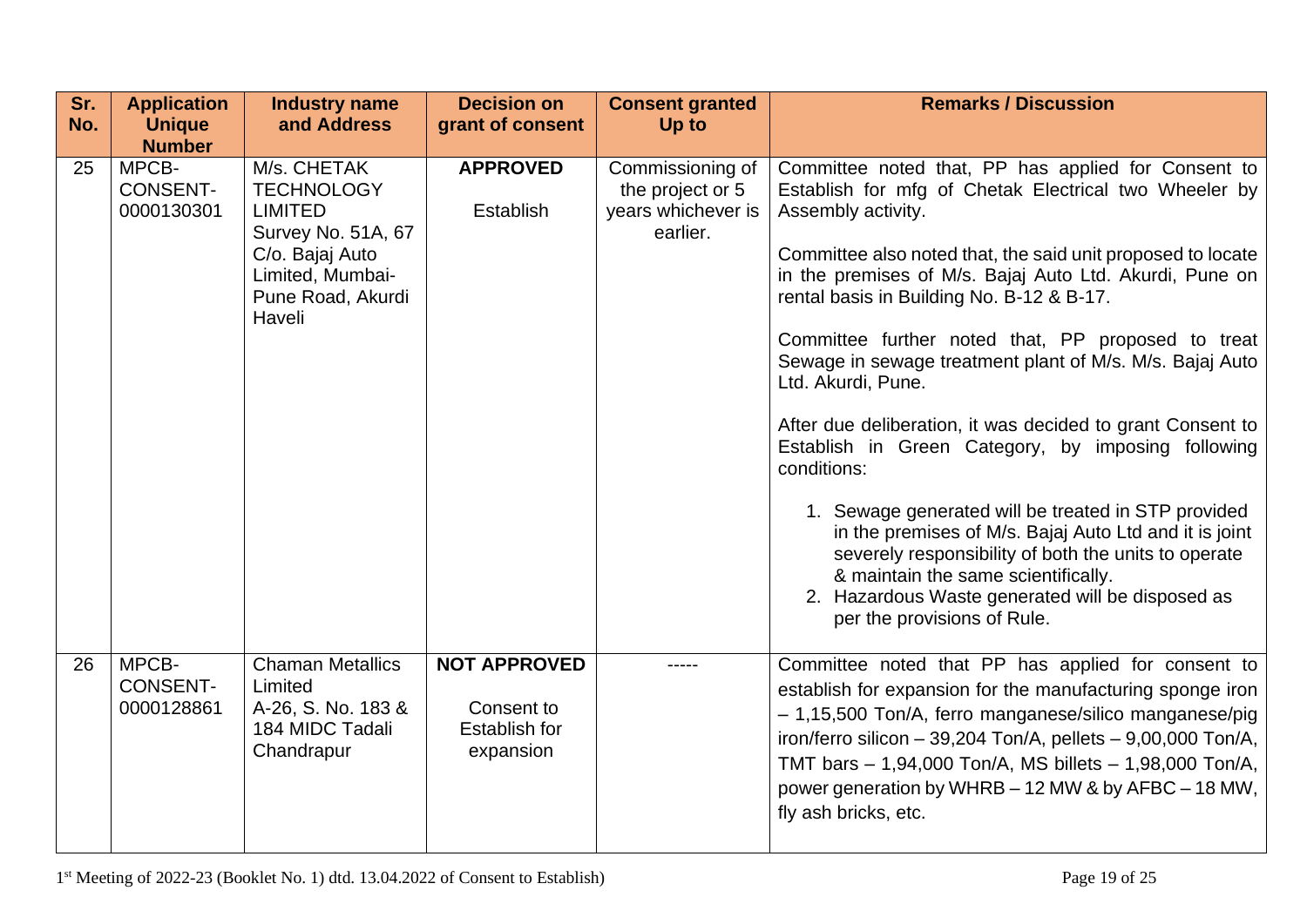| Sr.<br>No. | <b>Application</b><br><b>Unique</b>       | <b>Industry name</b><br>and Address                                                                                                                                                                  | <b>Decision on</b><br>grant of consent     | <b>Consent granted</b><br>Up to      | <b>Remarks / Discussion</b>                                                                                                                                                                                                                                                                                                                                                                                                                                                                                                                                                                 |
|------------|-------------------------------------------|------------------------------------------------------------------------------------------------------------------------------------------------------------------------------------------------------|--------------------------------------------|--------------------------------------|---------------------------------------------------------------------------------------------------------------------------------------------------------------------------------------------------------------------------------------------------------------------------------------------------------------------------------------------------------------------------------------------------------------------------------------------------------------------------------------------------------------------------------------------------------------------------------------------|
| 27         | <b>Number</b><br>MPCB-<br><b>CONSENT-</b> | Redevelopment<br>and Construction of                                                                                                                                                                 | <b>APPROVED</b>                            | Commissioning of<br>the project or 5 | Committee also noted that,<br>1. PP has not obtained EC for expansion.<br>2. PP has not submitted the design details of proposed<br>APCs, STP, ETP.<br>3. The provided OCEMS of existing unit is not<br>connected to MPCB server.<br>4. AAQM result collected on 17.01.2022 is exceeding<br>the national ambient air quality norms.<br>After due deliberation, it was decided to defer the case &<br>issue SCN for refusal of consent to establish due to<br>above lapses.<br>Committee noted that, PP has applied for grant of<br>Revalidation of Consent to Establish for Redevelopment & |
|            | 0000127560                                | residential complex<br>on plot bearing<br>C.S.No.<br>163,1/183,181(part)<br>,18<br>C.S. No. 163,<br>1/183, 181(Part),<br>182, 161, & 1/161<br>At. Parel Sewri<br>division, Sewri,<br>Mumbai- 400015. | Revalidation of<br>Consent to<br>Establish | years whichever is<br>earlier.       | Construction of Residential Complex having Total plot area<br>of 67,091Sq.m and Total Construction BUA of 3,72,930<br>Sq.m and BUA for Car parking podium 2,28,105 Sq.m.<br>Committee also noted that, PP has obtained revised EC,<br>proposed to provide STP & OWC.<br>After due deliberation, it was decided to grant<br>Revalidation of Consent to Establish by imposing<br>following conditions:<br>1. PP shall provide STP of adequate capacity to<br>achieve the treated domestic effluent standard for<br>the parameter BOD-10 mg/lit including disinfection<br>facility.            |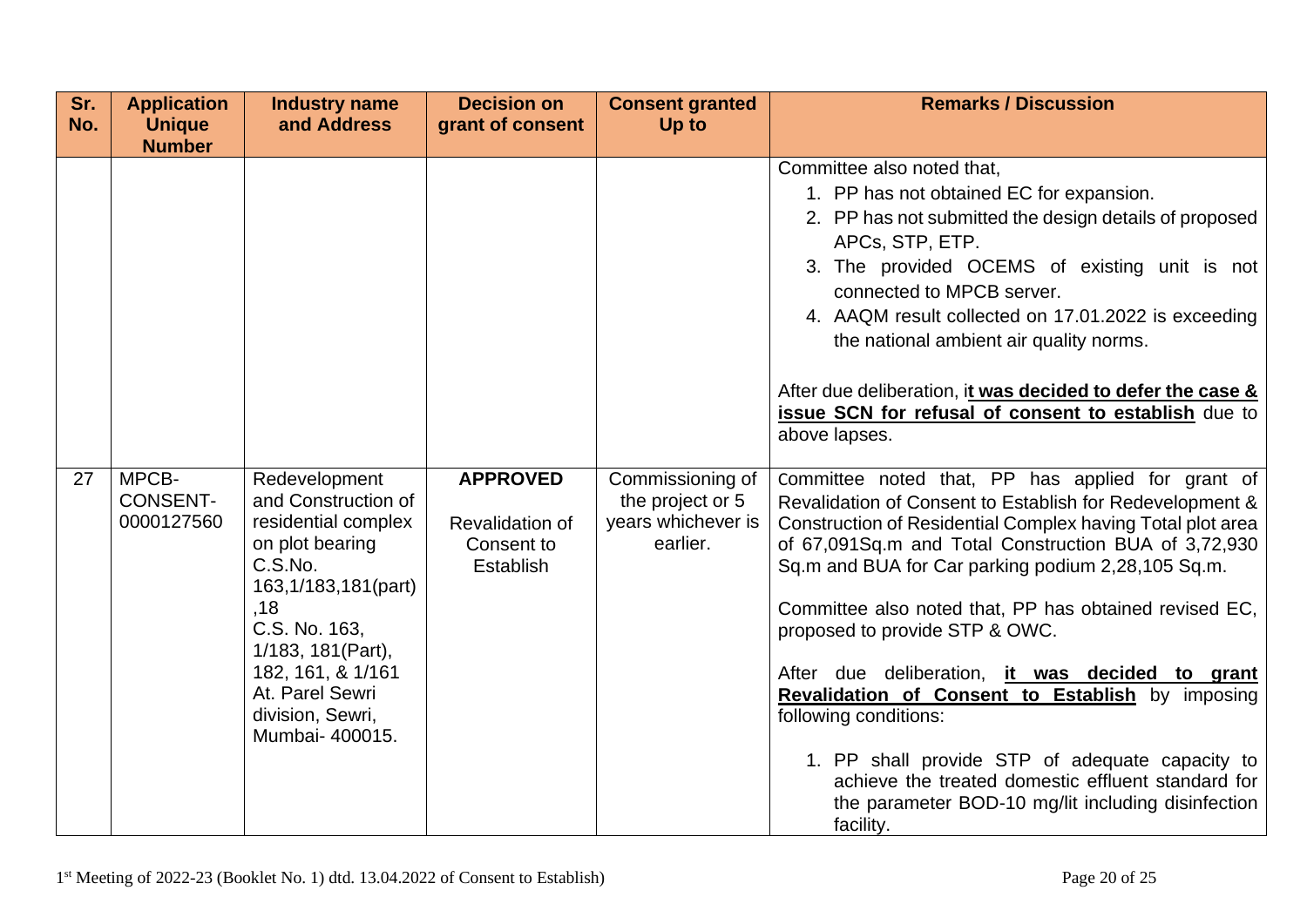| Sr.<br>No. | <b>Application</b><br><b>Unique</b><br><b>Number</b> | <b>Industry name</b><br>and Address                                                                           | <b>Decision on</b><br>grant of consent               | <b>Consent granted</b><br>Up to                                | <b>Remarks / Discussion</b>                                                                                                                                                                                                                                                                                                                                                                                                                                                                                                                                                                                                                                                                                                                                             |
|------------|------------------------------------------------------|---------------------------------------------------------------------------------------------------------------|------------------------------------------------------|----------------------------------------------------------------|-------------------------------------------------------------------------------------------------------------------------------------------------------------------------------------------------------------------------------------------------------------------------------------------------------------------------------------------------------------------------------------------------------------------------------------------------------------------------------------------------------------------------------------------------------------------------------------------------------------------------------------------------------------------------------------------------------------------------------------------------------------------------|
|            |                                                      |                                                                                                               |                                                      |                                                                | 2. The treated sewage shall be 60% recycled for<br>secondary purposes such as toilet flushing, air-<br>conditioning, cooling tower make up, firefighting etc.<br>and remaining shall be utilized on land for gardening<br>and/ or connected to local body sewer line with<br>water metering system.<br>3. PP shall provide organic waste digester along with<br>composting facility/bio-digester (biogas) for the<br>treatment of wet garbage.<br>4. PP shall make provision of charging ports for electric<br>vehicles at least 40% of total available parking slots.<br>5. PP shall submit BG of Rs. 25 Lakh towards<br>compliance of EC and Consent conditions.                                                                                                      |
| 28         | MPCB-<br><b>CONSENT-</b><br>0000131145               | <b>Shree Datta</b><br>Shetkari Sahakari<br>Sakhar Karkhana<br>Ltd.,<br>251/343,344 &345<br>Shirol/Agar Shirol | <b>APPROVED</b><br><b>Establish for</b><br>expansion | Commissioning of<br>unit or 5 years<br>whichever is<br>earlier | Committee noted that, PP has applied for Consent to<br>Establish for expansion of Distillery unit from 60 KLPD to<br>300 KLPD i.e by 240 KLPD.<br>Committee also noted the unit proposed to provide ZLD<br>for expansion and is in process to obtain Environmental<br>clearance for expansion.<br>After due deliberation, it was decided to grant Consent<br>to Establish for expansion of Distillery unit from 60<br>KLPD to 300 KLPD i.e by 240 KLPD., by imposing<br>following conditions:<br>1. PP shall not take any effective steps towards<br>installation work of the distillery unit without<br>Environmental Clearance from the<br>obtaining<br>competent authority.<br>2. PP shall submit the BG of Rs. 25 Lakh towards<br>compliance of consent conditions. |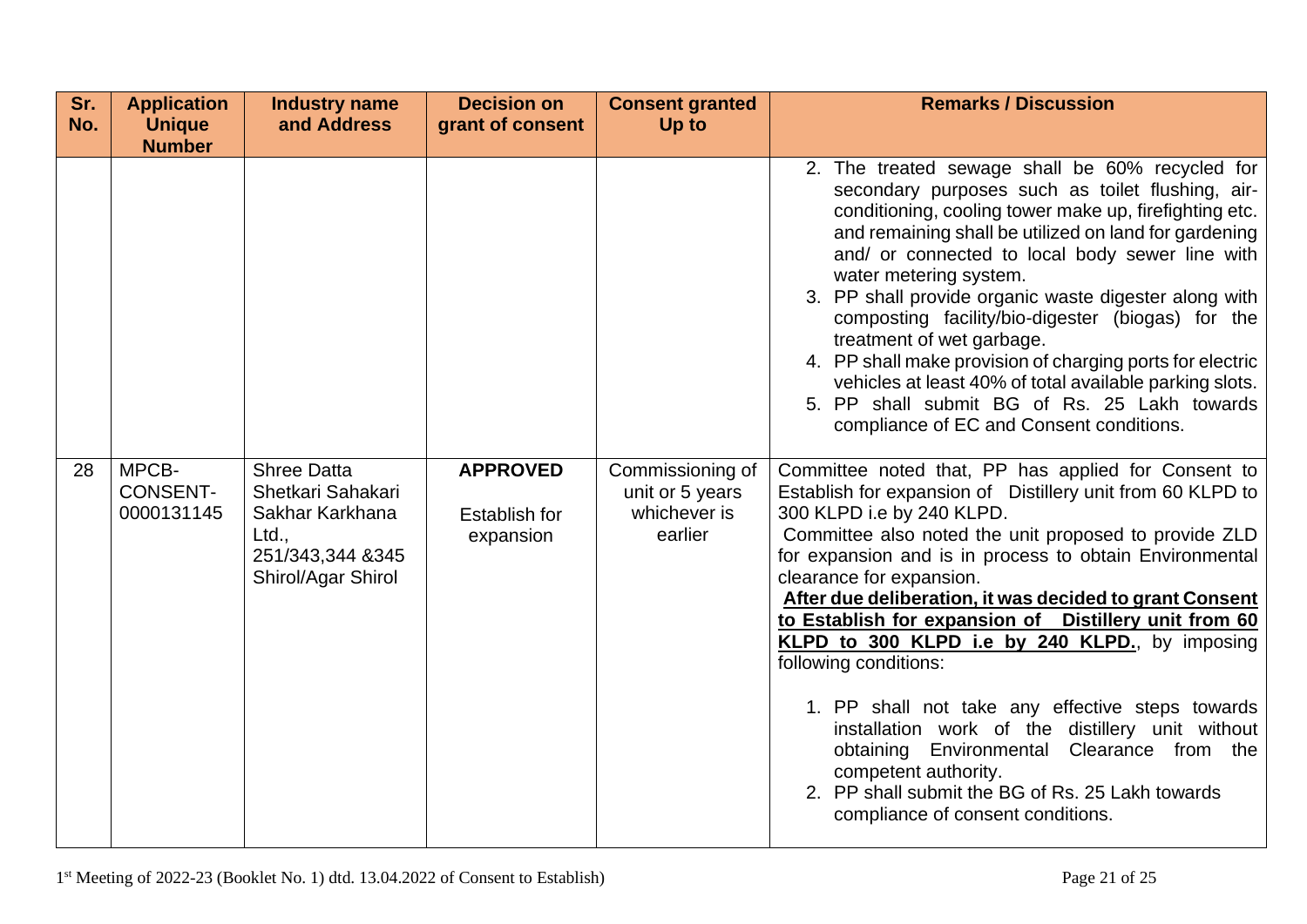| Sr.<br>No. | <b>Application</b><br><b>Unique</b><br><b>Number</b> | <b>Industry name</b><br>and Address                                                   | <b>Decision on</b><br>grant of consent                      | <b>Consent granted</b><br>Up to                                | <b>Remarks / Discussion</b>                                                                                                                                                                                                                                                                                                                                                                                                                                                                                                                                                                                                                                                                                                                                            |
|------------|------------------------------------------------------|---------------------------------------------------------------------------------------|-------------------------------------------------------------|----------------------------------------------------------------|------------------------------------------------------------------------------------------------------------------------------------------------------------------------------------------------------------------------------------------------------------------------------------------------------------------------------------------------------------------------------------------------------------------------------------------------------------------------------------------------------------------------------------------------------------------------------------------------------------------------------------------------------------------------------------------------------------------------------------------------------------------------|
| 29         | MPCB-<br><b>CONSENT-</b><br>0000131607               | Shri Dutt India Pvt.<br>Ltd<br>69,70,71,74<br>Sakharwadi<br>Sakharwadi<br>Phalltan    | <b>APPROVED</b><br>Establish for<br>Expansion               | Commissioning of<br>unit or 5 years<br>whichever is<br>earlier | Committee noted that, PP has applied for Consent to<br>Establish for expansion of Distillery unit from 105 KLPD to<br>250 KLPD i.e by 145 KLPD.<br>Committee also noted the unit proposed to provide ZLD<br>for expansion and is in process to obtain Environmental<br>clearance for expansion.<br>After due deliberation, it was decided to grant Consent<br>to Establish for expansion of Distillery unit from 105<br>KLPD to 250 KLPD i.e by 145 KLPD., by imposing<br>following conditions:<br>1. PP shall not take any effective steps towards<br>installation work of the distillery unit without<br>obtaining Environmental Clearance from the<br>competent authority.<br>2. PP shall submit the BG of Rs. 25 Lakh towards<br>compliance of consent conditions. |
| 30         | MPCB-<br><b>CONSENT-</b><br>0000110966               | Lloyds Metals and<br><b>Energy Limited</b><br>$A-1$ and $A-2$<br>Ghugus<br>Chandrapur | <b>APPROVED</b><br>Consent to<br>Establish for<br>expansion | Commissioning of<br>unit or 5 years<br>whichever is<br>earlier | Committee noted that PP has applied for Consent to<br>establish for expansion for manufacturing of Ingots/Billets<br>Hot rolled long product/TMT, Ferro Alloys (silico<br>Manganese, ferro silicon, ferro manganese), ferro silico<br>manganese slag, Char, washed coal, unwashed coal, low<br>grade coal.<br>After due deliberation, it was decided to consider the<br>case for grant of consent to establish for expansion for<br>the manufacturing of Ingots/Billets $-5,00,000$ MT/A, Hot<br>rolled long product/TMT - 5,00,000 MT/A, Ferro Alloys<br>(silico Manganese, ferro silicon, ferro manganese) - 25000<br>MT/A, ferro silico manganese slag - 15000 MT/A, Char -                                                                                         |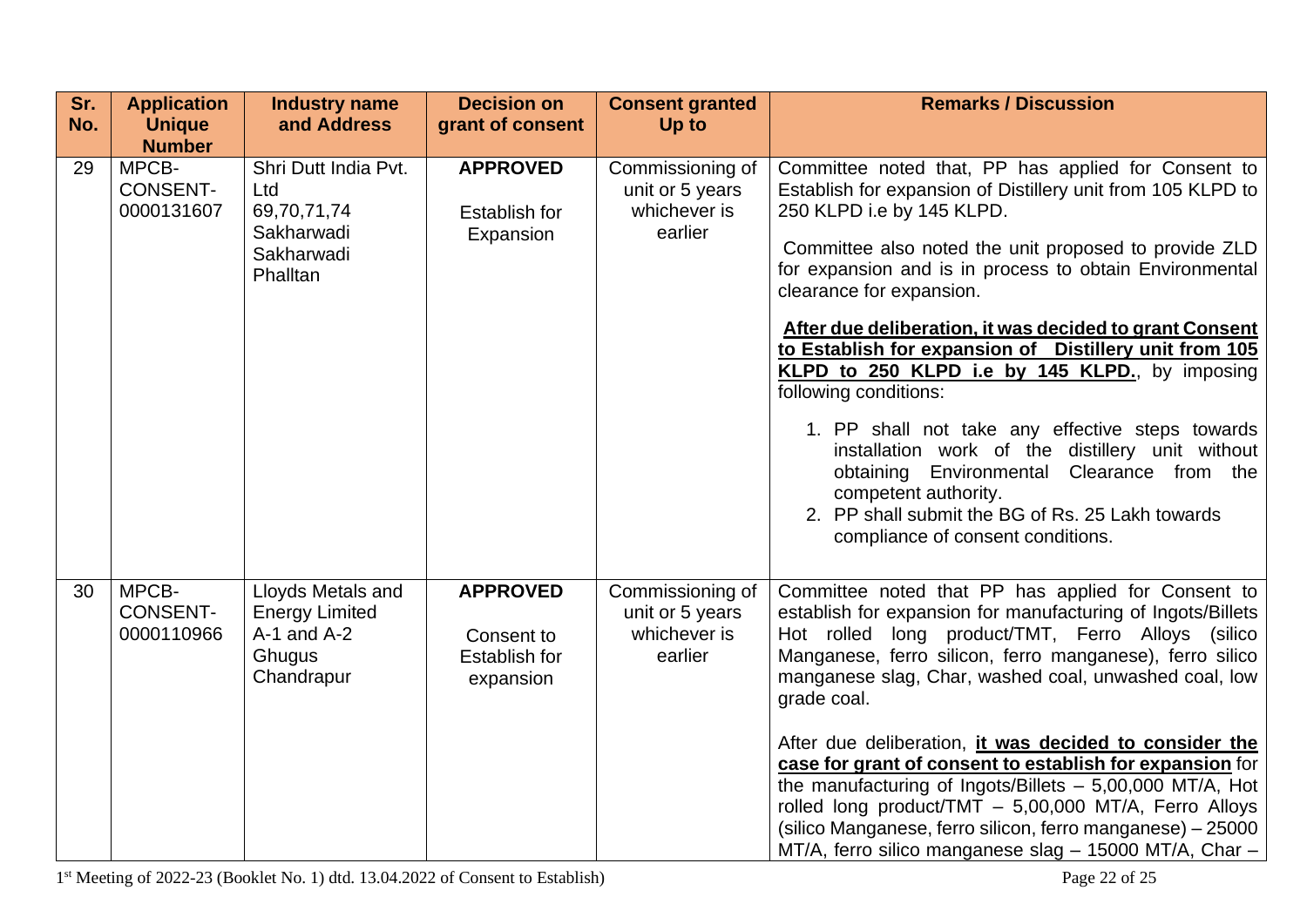| Sr.<br>No. | <b>Application</b><br><b>Unique</b><br><b>Number</b> | <b>Industry name</b><br>and Address                                                                                                                                                 | <b>Decision on</b><br>grant of consent                      | <b>Consent granted</b><br><b>Up to</b>                         | <b>Remarks / Discussion</b>                                                                                                                                                                                                                                                                                                                                                                                                                                                                                                                                                                                                                                                                                                                                            |
|------------|------------------------------------------------------|-------------------------------------------------------------------------------------------------------------------------------------------------------------------------------------|-------------------------------------------------------------|----------------------------------------------------------------|------------------------------------------------------------------------------------------------------------------------------------------------------------------------------------------------------------------------------------------------------------------------------------------------------------------------------------------------------------------------------------------------------------------------------------------------------------------------------------------------------------------------------------------------------------------------------------------------------------------------------------------------------------------------------------------------------------------------------------------------------------------------|
|            |                                                      |                                                                                                                                                                                     |                                                             |                                                                | 48000 MT/A, washed coal - 4,72,000 MT/A, unwashed<br>coal $-$ 1,59,375 MT/A, low grade coal $-$ 15000 MT/A by<br>imposing following conditions:<br>1. PP shall not take any effective steps towards<br>expansion till obtaining the EC for expansion.<br>2. PP shall provide adequate air pollution control<br>system to achieve emission standards prescribed in<br>Notification issued by MoEFCC vide dated<br>04.12.2019.<br>3. PP shall submit the BG of Rs. 25.0 Lakh towards<br>compliance of consent conditions.                                                                                                                                                                                                                                                |
| 31         | MPCB-<br><b>CONSENT-</b><br>0000133116               | Karmayogi<br>Ankushrao Tope<br>Samarth Sahakari<br>Sakhar Karkhana<br>Ltd.Unit No.2<br>(Sagar) Thirthpuri<br><b>Tal-Ghans</b><br>71,72,73 Thirthpuri<br>Bhayagavan<br>(Ghansawangi) | <b>APPROVED</b><br>Consent to<br>Establish for<br>Expansion | Commissioning of<br>unit or 5 years<br>whichever is<br>earlier | Committed noted that PP has applied consent to establish<br>(expansion) for 7500 TCD sugar unit 32 MW Cogeneration<br>unit. Industry has applied separately for sugar expansion<br>of 7500 TCD (0000133116) & Co-generation expansion of<br>32 CMD (0000133463).<br>Committee also noted that PP has proposed to install<br>additional boilers of 110 TPH & 50<br>TPH with ESP as APC system. Existing Boiler of 60 TPH<br>with wet scrubber as APC system.<br>After due deliberation, it was decided to grant consent<br>to establish for expansion for 7500 TCD sugar unit 32<br>MW Cogeneration unit. Industry has applied separately for<br>sugar expansion of 7500 TCD (0000133116) & Co-<br>generation expansion of 32 CMD, by imposing following<br>conditions: |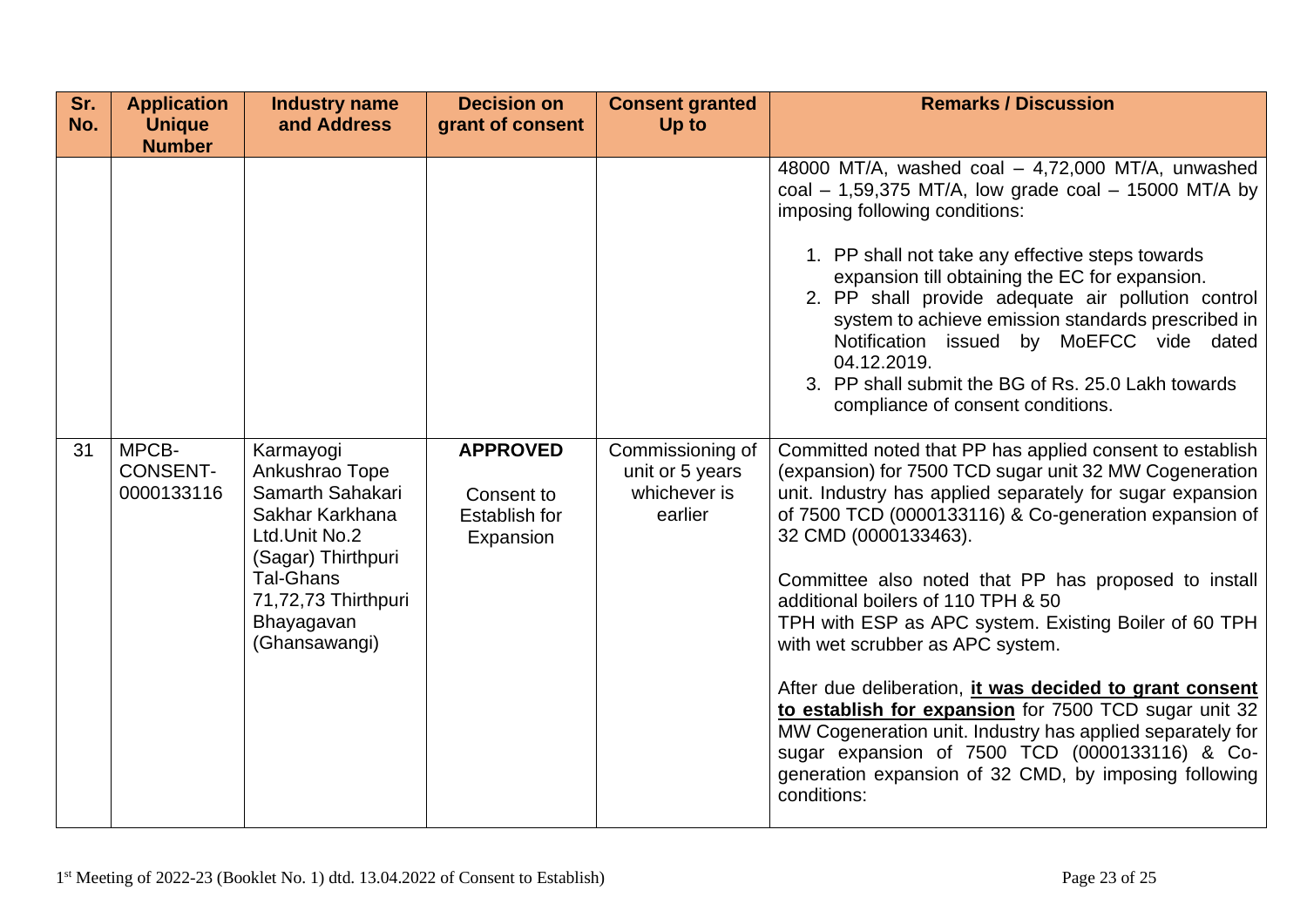| Sr.<br>No. | <b>Application</b><br><b>Unique</b><br><b>Number</b> | <b>Industry name</b><br>and Address                                                                                                                                | <b>Decision on</b><br>grant of consent     | <b>Consent granted</b><br>Up to                                | <b>Remarks / Discussion</b>                                                                                                                                                                                                                                                                                                                                                                                                                                                                                                                                                                                                                                                                                                                                                                                |
|------------|------------------------------------------------------|--------------------------------------------------------------------------------------------------------------------------------------------------------------------|--------------------------------------------|----------------------------------------------------------------|------------------------------------------------------------------------------------------------------------------------------------------------------------------------------------------------------------------------------------------------------------------------------------------------------------------------------------------------------------------------------------------------------------------------------------------------------------------------------------------------------------------------------------------------------------------------------------------------------------------------------------------------------------------------------------------------------------------------------------------------------------------------------------------------------------|
|            |                                                      |                                                                                                                                                                    |                                            |                                                                | 1. PP shall not take any effective steps towards<br>expansion till obtaining the EC for expansion.<br>2. PP shall provide adequate air pollution control<br>system to achieve emission standards prescribed in<br>Notification issued by MoEFCC vide dated<br>04.12.2019.<br>3. PP shall submit the BG of Rs. 25.0 Lakh towards<br>compliance of consent conditions.                                                                                                                                                                                                                                                                                                                                                                                                                                       |
| 32         | MPCB-<br><b>CONSENT-</b><br>0000132336               | Karmayogi<br>Ankushrao Tope<br>Samarth sahakari<br>Sakhar Kharkhana<br>Ltd.Unit No.2<br>Thirthpuri Tq-<br>Ghansawangi D<br>57,58,61,62<br>Bhaygavan<br>Ghansawangi | <b>APPROVED</b><br>Consent to<br>Establish | Commissioning of<br>unit or 5 years<br>whichever is<br>earlier | Committee noted that PP has applied Consent to Establish<br>for 100 KLPD molasses base distillery unit.<br>Committee also noted that for treatment of spent wash PP<br>proposed to provide Biogas followed by ATFD. So as to<br>achieve Zero<br>Liquid Discharge (ZLD).<br>After due deliberation, it was decided to grant consent<br>to establish for 100 KLPD molasses base distillery unit, by<br>imposing following conditions:<br>1. PP shall not take any effective steps towards<br>expansion till obtaining the EC for expansion.<br>2. PP shall provide adequate air pollution control<br>system to achieve emission standards prescribed in<br>Notification issued by MoEFCC vide dated<br>04.12.2019.<br>3. PP shall submit the BG of Rs. 25.0 Lakh towards<br>compliance of consent conditions |